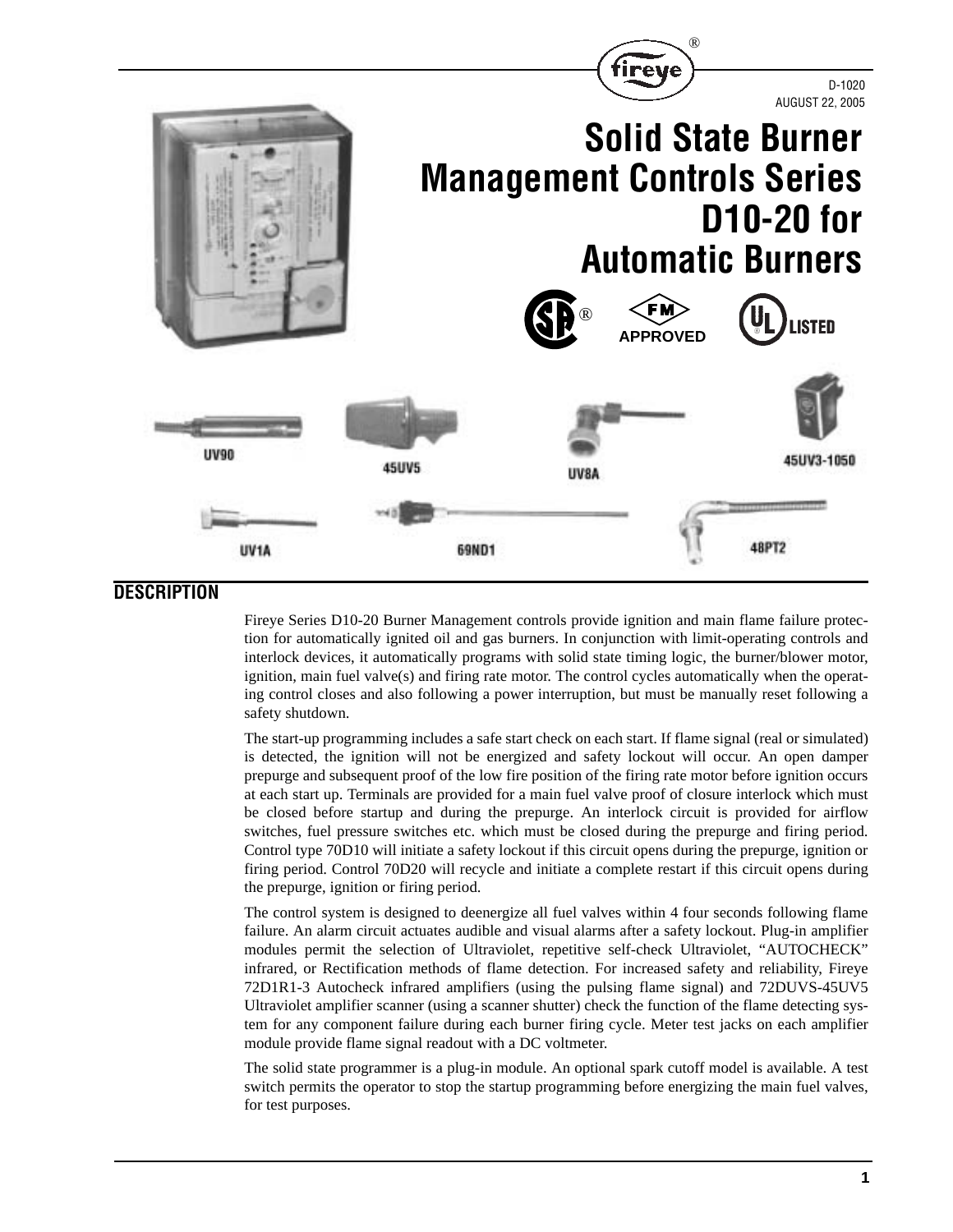

| <b>Supply Voltage:</b>                      |                        | 120V (Max. 132V, Min. 102V) 50/60 Hz |
|---------------------------------------------|------------------------|--------------------------------------|
| <b>Power Consumption:</b>                   | <b>Operating: 20VA</b> | <b>Standby: 13VA</b>                 |
| <b>Maximum simultaneous connected load:</b> |                        | 2000VA                               |

| <b>OPERATING TEMPERATURE LIMITS:</b> | <b>Maximum</b>                  | <b>Minimum</b>    |
|--------------------------------------|---------------------------------|-------------------|
| Control-Amplifier-Programmer         | 140 $\forall$ (60 $\forall$ C)  | -40 VF/C          |
| UV1A, UV2, UV8A, UV90 Scanner        | $200 \text{F} (93 \text{C})$    | $-40$ $\times$ /C |
| 45UV5 Scanner                        | $200 \text{F} (93 \text{C})$    | -40 VF/C          |
| 48PT2 Scanner                        | 140 $\forall$ (60 $\forall$ C)  | $-40$ $\times$ /C |
| 69ND1 Flame Rod (TIP 2460\F)         | 1500 $\forall$ (816 $\forall$ ) | -40 VF/C          |
| Humidity 85% RH MAX. NON-Condensing  |                                 |                   |

T<sub>M</sub>

#### **Maximum Load Ratings for Series D10-20 Controls**

| TERMINAL                          | <b>TYPICAL LOAD</b>                           | <b>MAXIMUM RATING @120V-60Hz (A)</b>                          | ALTERNATE RATING @120V-60Hz (B)                                                            |
|-----------------------------------|-----------------------------------------------|---------------------------------------------------------------|--------------------------------------------------------------------------------------------|
| 5.6 (Individually or<br>Combined) | Pilot Valve(s) and Ignition<br>Transformer(s) | 50VA Pilot Duty (Solenoid Valves)<br>plus 500VA (Transformer) | 125VA Pilot Duty (Solenoid Valve) plus<br>250VA (Transformer)                              |
|                                   | Main Fuel Valve(s)                            | 250VA Pilot Duty (Solenoid Valve)                             | 1250VA Opening 500VA holding<br>(Motorized Valve) plus 65VA Pilot Duty<br>(Solenoid Valve) |
| M                                 | <b>Burner/Blower Motor</b>                    | 9.8 F.L.A. 58.8 L.R.A.                                        | 240VA Pilot Duty (motor starter coil)                                                      |
| $10 - 11 - 12 - X$                | Modulator                                     | 125VA Pilot Duty                                              |                                                                                            |
| А                                 | Alarm                                         | 50VA Pilot Duty                                               |                                                                                            |

Terminal ratings may be selected from either column A or B; (selecting the rating from the column for each terminal which best applies to the connected load on that terminal.

#### **Approvals**

Underwriters Laboratories Inc. Listed: Guide MCCZ, File MP 1537 Underwriters Laboratories Inc. Recognized: Guide MCCZ2, File MP 1537 Canadian Standards Association Approved: Guide 140-A-2/300-1-90.2 Factory Mutual System Approved: Report ICIAI.AF New York Board of Standards and Appeals 743-68-SA

### **Five LED lights on the FIREYE chassis provide the following indication:**

- **•** Blower— Lights when blower motor circuit is energized.
- **•** Purge—Lights when operating control closes, and deenergizes when Firing Rate Motor starts to drive to low fire start position.
- **•** TFI Lights during Pilot trial-for-ignition period.
- **•** FIREYE Lights when flame is detected.

Auto— Lights when firing rate motor is released to automatic control of the potentiometer control.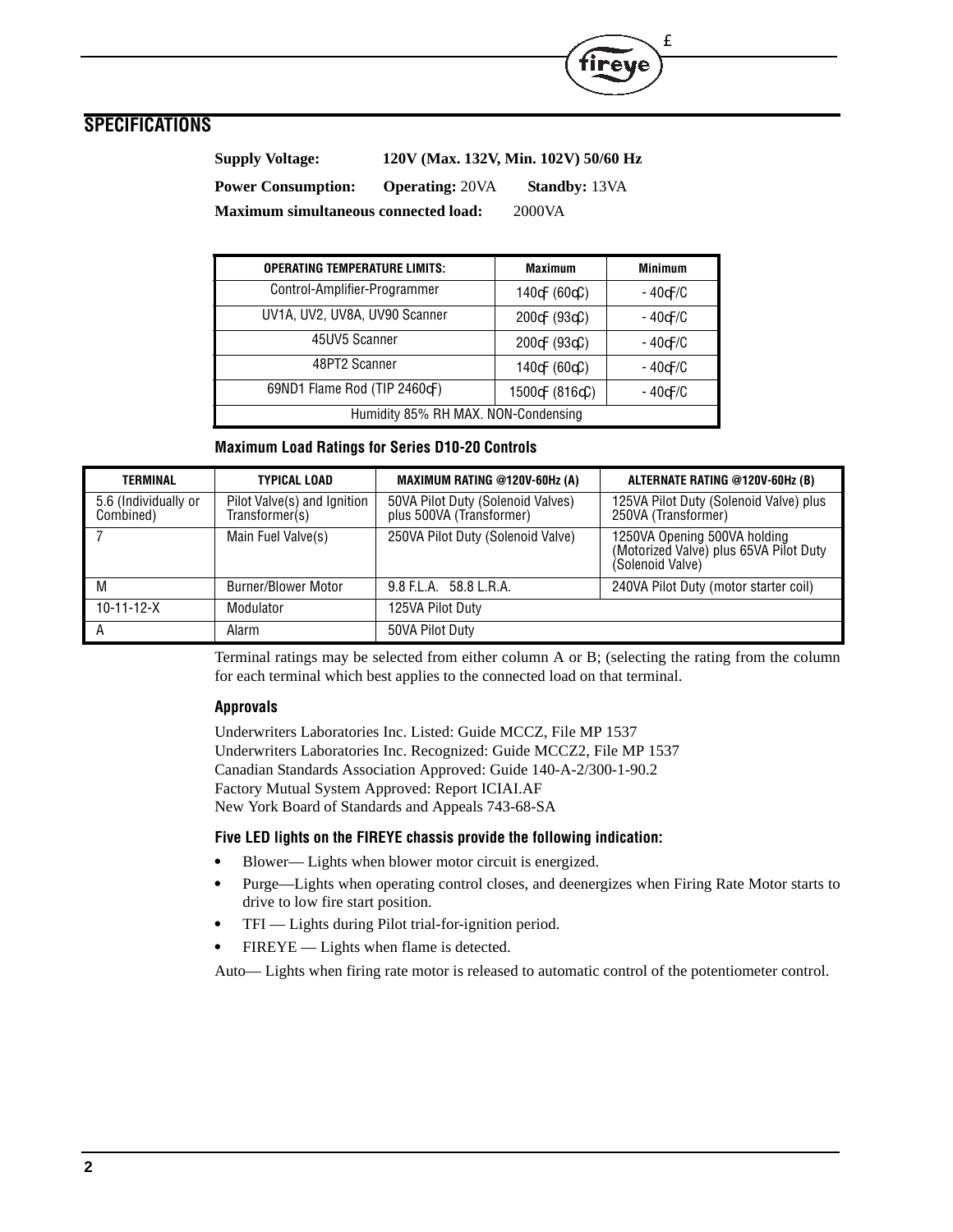

### **DESCRIPTION OF FIREYE SERIES D10-20 SYSTEM COMPONENTS**

| <b>CONTROL CHASSIS AND COVER</b>           | 70D10 - has non-recycling running interlock circuit<br>70D20 - has recycling running interlock circuit and does not include purge interlock circuit.                                                                                                                                                                             |                                                                          |                                                                                                                                                                                                                        |
|--------------------------------------------|----------------------------------------------------------------------------------------------------------------------------------------------------------------------------------------------------------------------------------------------------------------------------------------------------------------------------------|--------------------------------------------------------------------------|------------------------------------------------------------------------------------------------------------------------------------------------------------------------------------------------------------------------|
| <b>PLUG-IN PROGRAMMER</b><br><b>MODULE</b> | 71D60 - Standard<br>71D70 - with spark cutoff and 10 second main flame trial-for-ignition                                                                                                                                                                                                                                        |                                                                          |                                                                                                                                                                                                                        |
|                                            | <b>AMPLIFIER</b>                                                                                                                                                                                                                                                                                                                 |                                                                          | <b>FLAME-SCANNER</b>                                                                                                                                                                                                   |
|                                            | 72DRT1<br>Rectification                                                                                                                                                                                                                                                                                                          | 69ND1-1000K4<br>69ND1-1000K6<br>69ND1-1000K8                             | $\frac{1}{2}$ mount - 12" flame rod<br>$\frac{1}{2}$ mount - 18" flame rod<br>$\frac{1}{2}$ " mount - 24" flame rod                                                                                                    |
| PLUG-IN AMPLIFIER MODULE                   | 72D1R1 Intra-red (IR) AUTOCHECK<br>72D1R3<br>For special applications, note below                                                                                                                                                                                                                                                | 48PT2-1003<br>48PT2-9003<br>48PT2-1007<br>48PT2-9007                     | $1/2$ straight mount 96" cable<br>$1/2$ angle mount 96" cable<br>$\frac{1}{2}$ straight mount 48" cable<br>$\frac{1}{2}$ straight mount 48" cable                                                                      |
| AND FLAME SCANNER                          | 72DUV1<br>Ultraviolet (UV)                                                                                                                                                                                                                                                                                                       | UV8A<br>UV <sub>1</sub> A <sub>3</sub><br>UV <sub>1</sub> A <sub>6</sub> | $1/2$ " angle mount 72" (1800mm) wire (no<br>cable).<br>$1/2$ " straight mount 36" (900mm) cable.<br>$1/2$ " straight mount 72" (1800mm) cable.                                                                        |
|                                            |                                                                                                                                                                                                                                                                                                                                  | UV <sub>2</sub><br>$UV90-3, -6, -9$<br>45UV3-1050                        | $\frac{3}{8}$ straight mount 36" (900mm) cable.<br>90° side opening, 36" (900mm), 72"<br>(1800mm), or 108" (2700mm) cable.<br>$\frac{3}{4}$ " straight mount cast aluminum hous-<br>ing, 72" (1800mm) wire (no cable). |
|                                            | 72DUVS4. Ultraviolet Repetitive<br>Self-check 2-4 sec. FFRT.<br>72DUVS1T. Ultraviolet Repetitive<br>Self-Check 1 sec. FFRT.                                                                                                                                                                                                      | 45UV5-1009                                                               | 1 " mount, 72" wire leads.                                                                                                                                                                                             |
| <b>WIRING BASE</b>                         | 60-1386-2 Standard base for surface mounting<br>60-1466-2 Open base for cabinet mounting.                                                                                                                                                                                                                                        |                                                                          |                                                                                                                                                                                                                        |
|                                            | CAUTION: The 72D1R1 is not to be used with solid fuel applications, it is designed for oil<br>fog rejection. The 72D1R3 is suitable for all fuel applications and does not contain oil fog<br>rejection. Equipment should be tested for the proper application of this amplifier to avoid<br>property damage or personal injury. |                                                                          |                                                                                                                                                                                                                        |

# **ORDERING INFORMATION**

Each complete FIREYE series D10-20 system requires:

- **1.** A control chassis and cover
- **2.** A plug-in Programmer Module
- **3.** A plug-in Amplifier Module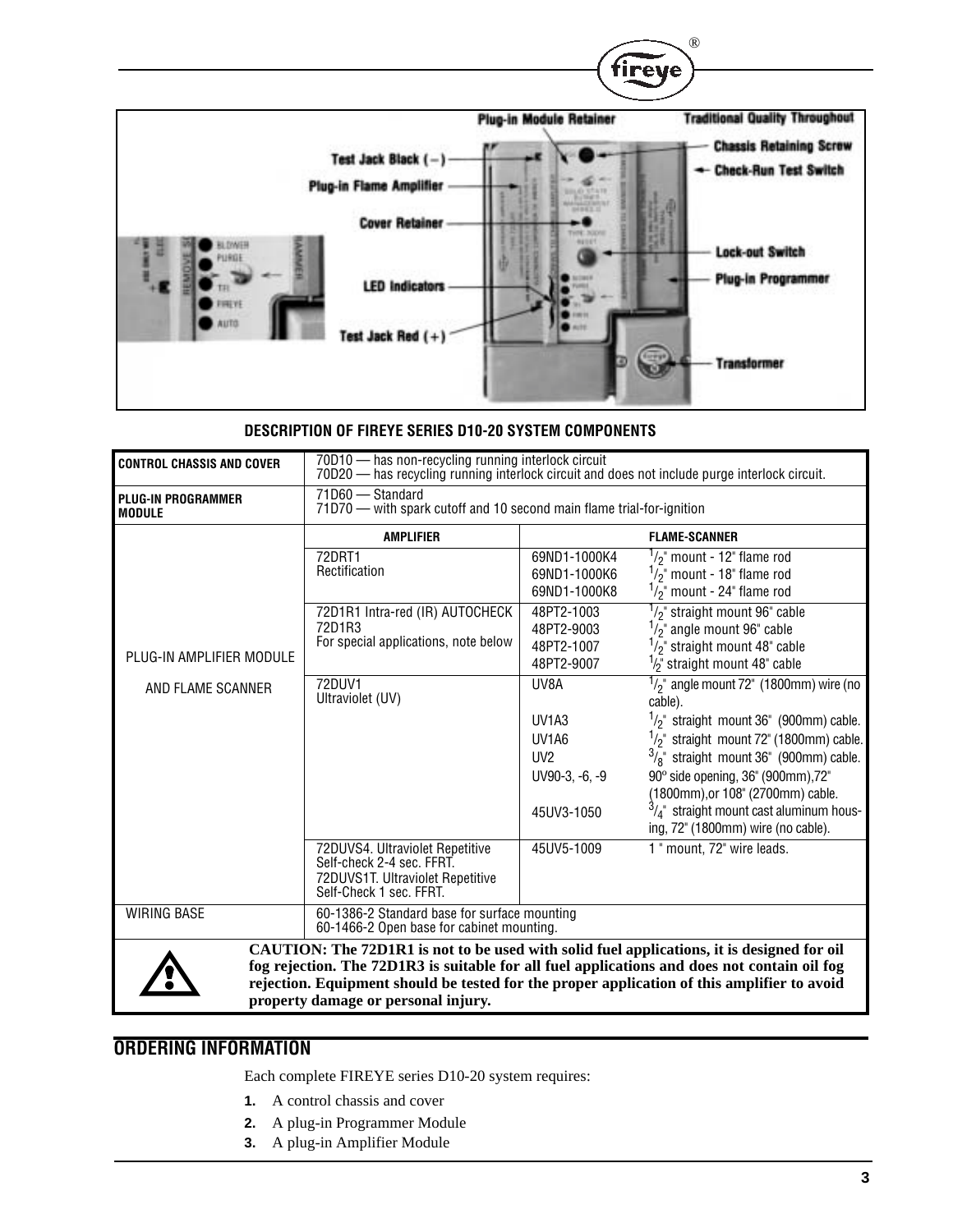- **4.** A Flame Scanner
- **5.** A Wiring Base.

To specify a control system with a non-recycling running interlock circuit, with infrared (AUTOCHECK) flame detection for surface mounting, select the following:

T<sub>M</sub>

- **•** 70D10 Control and Cover
- **•** 71D60 Programmer
- **•** 72D1R1 Plug-In Amplifier
- **•** 48PT2 Flame Scanner (specify cable length and mount).
- **•** 60-1386 Wiring Base.

#### **Note the following:**

**1.** When a FIREYE C-Series unit is replaced with a D-Series unit, the chassis retaining clip (for quarter turn fastener) in the wiring base must be replaced with a threaded clip that is supplied with each D series control.



**2.** Specify programmer 71D70 if spark cutoff is desired before the expiration of pilot flame trialfor-ignition.

Fireye Series D10-20 controls supersede similar Fireye Series C Controls and are directly plug-in interchangeable. The following chart illustrates the comparison.

| <b>SERIES D</b>       |                                                       | <b>SERIES C</b>          |
|-----------------------|-------------------------------------------------------|--------------------------|
| UNIT                  | <b>COMPONENTS</b>                                     | <b>UNIT</b>              |
| D <sub>20</sub> -5015 | 70D20 Control<br>71D60 Programmer<br>72DRT1 Amplifier | Type 24CJ5<br>Model 5015 |
| D <sub>10</sub> -5016 | 70D10 Control<br>71D60 Programmer<br>72DRT1 Amplifier |                          |
| D <sub>10</sub> -5065 | 70D10 Control<br>71D60 Programmer<br>72DUV1 Amplifier | Type 25CU6<br>Model 5065 |
| D <sub>20</sub> -5066 | 70D20 Control<br>71D60 Programmer<br>72DUV1 Amplifier | Type 25CU6<br>Model 5066 |
| D <sub>10</sub> -5022 | 70D10 Control<br>71D60 Programmer<br>72D1R1 Amplifier | Type 26CF6<br>Model 5066 |
| D <sub>20</sub> -5023 | 70D20 Control<br>71D60 Programmer<br>72D1R1 Amplifier | Type 26CF6<br>Model 5023 |



**CAUTION: While all controls in the D Series are mechanically interchangeable in that they mate with a common wiring base, you should select the correct model for your application. Inappropriate application of a control could result in an unsafe condition hazardous to life and property. Selection of a control for a particular application. Inappropriate application of a control could result in an unsafe condition hazardous to life and property. Selection of a control for a particular application should be made by a competent professional, such as a boiler/burner service technician licensed by a state or other government agency.**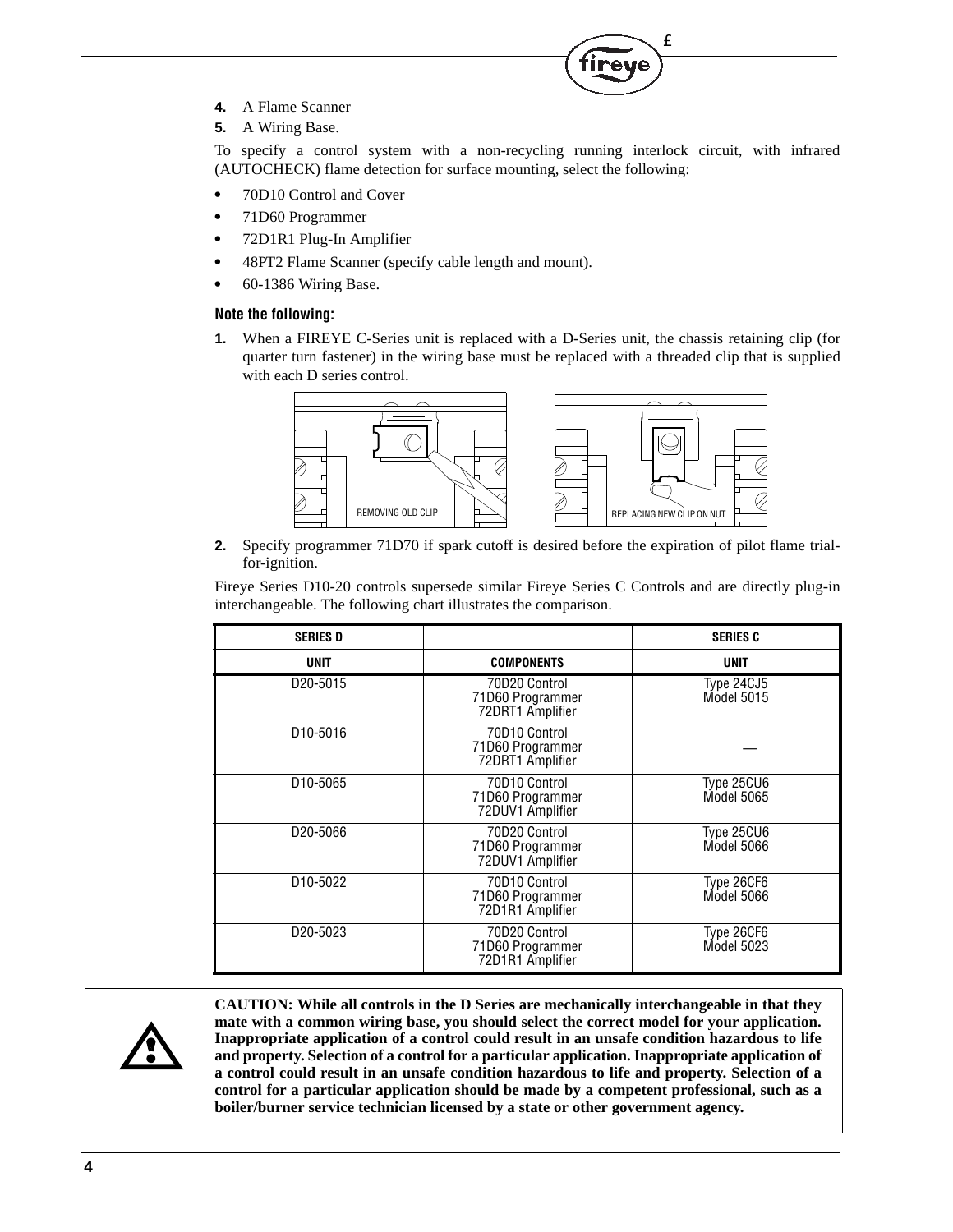### **INSTALLATION**



**CAUTION: installer must be a trained safety control technician. Verify that electrical power is disconnected before starting installation. Follow the burner manufacturer's instructions, if supplied. Otherwise proceed as follows:**

®

### **Wiring Base**

Mount the control wiring base on the burner or on a panel. The location should be free from excessive vibration and within the specified ambient temperature rating. The base may be mounted in any angular position. All wiring should comply with applicable electrical codes and be suitable for 75C min. The terminals in the wiring base are designed to permit a variety of connection methods — wire loop, eyelet, lug or quick connect. A green grounding terminal is provided for equipment bonding. Circuit recommendations are provided on page 8. Consult with the factory for assistance with nonstandard applications.

### **ELECTRICAL RATINGS**

*VA ratings* (not specified as pilot duty) permit the connection of transformers and similar devices whose inrush current is approximately the same as their running current. *VA pilot duty ratings* permit the connection of relays, solenoid valves, lamps, etc. whose total operating load does not exceed 10 times the rating.

*Running and locked rotor* ratings permit the connection of relays, solenoid valves, lamps, etc. whose total operating load does not exceed the published rating and whose total inrush current does not exceed 10 times the rating.

*Running and locked rotor ratings* are intended for motors. *VA and VA pilot duty loads* may be added to a motor load provided the total load does not exceed the published rating.



**CAUTION: Published load ratings assume that no contact be required to handle inrush current more often than once in 15 seconds. The use of control switches, solenoids, relays, etc. which chatter will lead to premature failure of switches in the Fireye control. Similarly the contacts cannot be expected to handle short circuit currents without damage. It is important to run through a test operation (with fuel shut off) following the tripping of a circuit breaker, a blown fuse or any known instance of chattering.**

### **INSTALLING THE PROGRAMMER AND AMPLIFIER MODULES**

To assemble or disassemble a control and its plug-in modules, place the unit on a work bench, remove the two module retained hold-down screws and lift off the module retainer. The module retainer **cannot** be removed if the control is secured onto a wiring base.

Insert the appropriate Amplifier module in the slots at the left side of the unit and gently push the module into position. Insert the appropriate Programmer module in the slots at the right side of the unit and gently push the module into position.

Replace the module retainer and tighten the two hold-down screws. The unit **cannot** be installed on a wiring base if the module retainer is not in place.

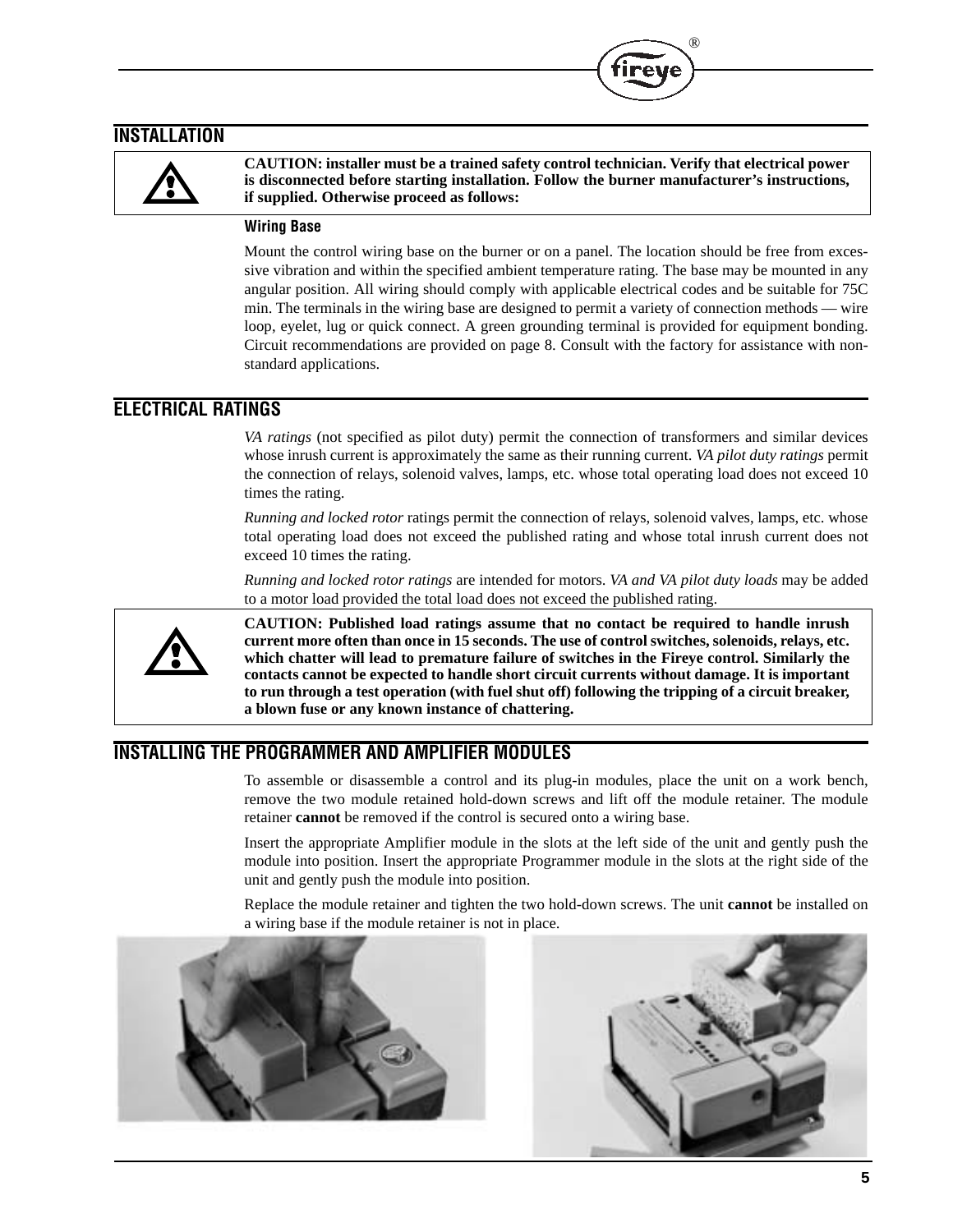## **BEFORE INSTALLING THE CONTROL**

**/}\** 

### **CAUTION: Make sure that electric power is shut off.**

Verify that the supply voltage connected to Terminals Ll, L2 is 120 volts AC nominal. Test the electrical field wiring for short circuits and grounds. The recommended method requires the use of an ohmmeter set on its lowest resistance scale.

T<sub>M</sub>

- **1.** Touch the meter probes together and calibrate it accurately to assure a reliable test.
- **2.** Disconnect the neutral wire (L2) from the control system at the power source. Clip one meter test lead to the grounded green terminal on the lower right side of the wiring base and with the other probe touch each other terminal. At no time should the meter read other than infinity.



- **3.** Reconnect the neutral wire (L2) at the power source. Remove.the test probe from the grounded terminal and reconnect it to Terminal L2 in the wiring base. With the other probe, touch each other terminal. It is normal to obtain a resistance reading on the meter at some terminals during this test as there are resistive loads (coils, transformers, lamps, etc.) connected whose normal DC resistance may be less than 5 ohms. However, at no time should the test meter read zero ohms.
- **4.** If either a ground or a short circuit is detected, it must be eliminated before the control is plugged into the wiring base and power turned on. Otherwise, the control may be destroyed or improper operation occur.

## **INSTALLING THE CONTROL**

#### **CAUTION: Make sure that electric power is shut off.**

**1.** Check the electrical tabs on the bottom of the chassis—if they are bent out of position, reposition them with your fingers using the angle on the bottom of the red tag shipped with the control as a guide.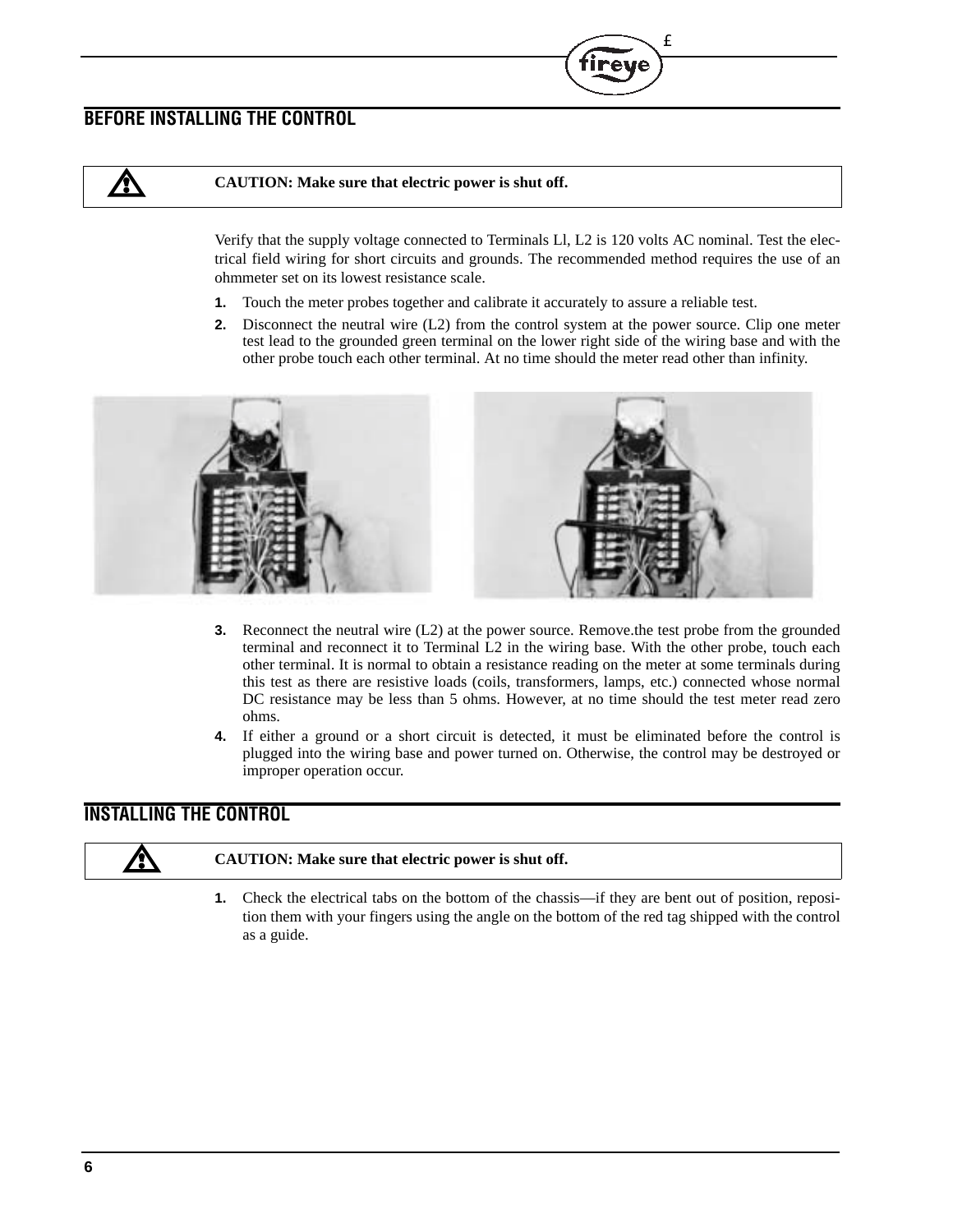

**2.** Insert the slots at the bottom of the assembled control in the tabs on the wiring base. Push the control into position. Insert a screwdriver through the hole in the top of the control and tighten the retaining screw.





**Before testing the control operation on the boiler, close the manual main fuel supply. Failure to do this may cause injury or property damage.**

**Step: 1.**

Close the manual main.

- **Step: 2.** Re-check all limit circuit wiring for proper operation and correct connection.
- **Step: 3.** Confirm that the automatic main fuel valves are wired to terminal 7.
- **Step: 4.** Power the control and electrically check the proper sequence of operation according to the *Operation* section in this bulletin.
- **Step: 5.** After assuring yourself that all interlocks and valves are properly wired and that the sequence of operation is correct, open the manual main shut-off valve and proceed cautiously through the boiler light off process. Check all safety interlocks for proper shut down of the boiler.

### **INSTALLATION—UV SCANNERS**

Where possible, obtain the Burner Manufacturer's Instructions for mounting the scanner. This information is available for most standard burners manufactured. The scanner mounting should comply with the following General Instructions:

- **1.** Position the UVI, UV2 scanner within 18 inches of the flame to be monitored, the 45UV5 within 30 inches, closer if possible.
- **2.** Select a scanner location that will remain within the ambient temperature limits of the UV Scanner. If cooling is required, use an insulating coupling (Fireye #35-69 for UVI, UV2 Scanners, #35-127-1 for 45UV5) to reduce conducted heat.
- **3.** The UVI, UV2, 45UV5 Scanners are designed to seal off the sight pipe up to I PSI pressure. Higher furnace pressures should be sealed off. To seal off positive furnace pressure up to 100 PSI for UVI, UV2 Scanners, install a quartz window coupling (#60-1257). For 45UV5 Scanners, use #60-1199 coupling. Add cooling air to reduce the scanner sight pipe temperature.
- **4.** Install the scanner on a standard IPS pipe  $(UVI^{-1/2}$ ,  $UV2^{-3/8}$ , 45UV5-1") whose position is rigidly fixed. If the scanner mounting pipe sights through the refractory, do not extend it more than halfway through. Swivel flanges are available if desired (#60-302 for UVI, UV2 Scanners, #60-1664-3 for 45UV5). The sight pipe must permit an unobstructed view of the pilot and/or main flame, and both pilot and main flames must completely cover the scanner field of view.



**5. Caution: The scanner must not sight the ignition spark- directly, or any part of the burner that can reflect the spark back to the scanner. The scanner must not see a pilot flame that is too small to reliably ignite the main flame.**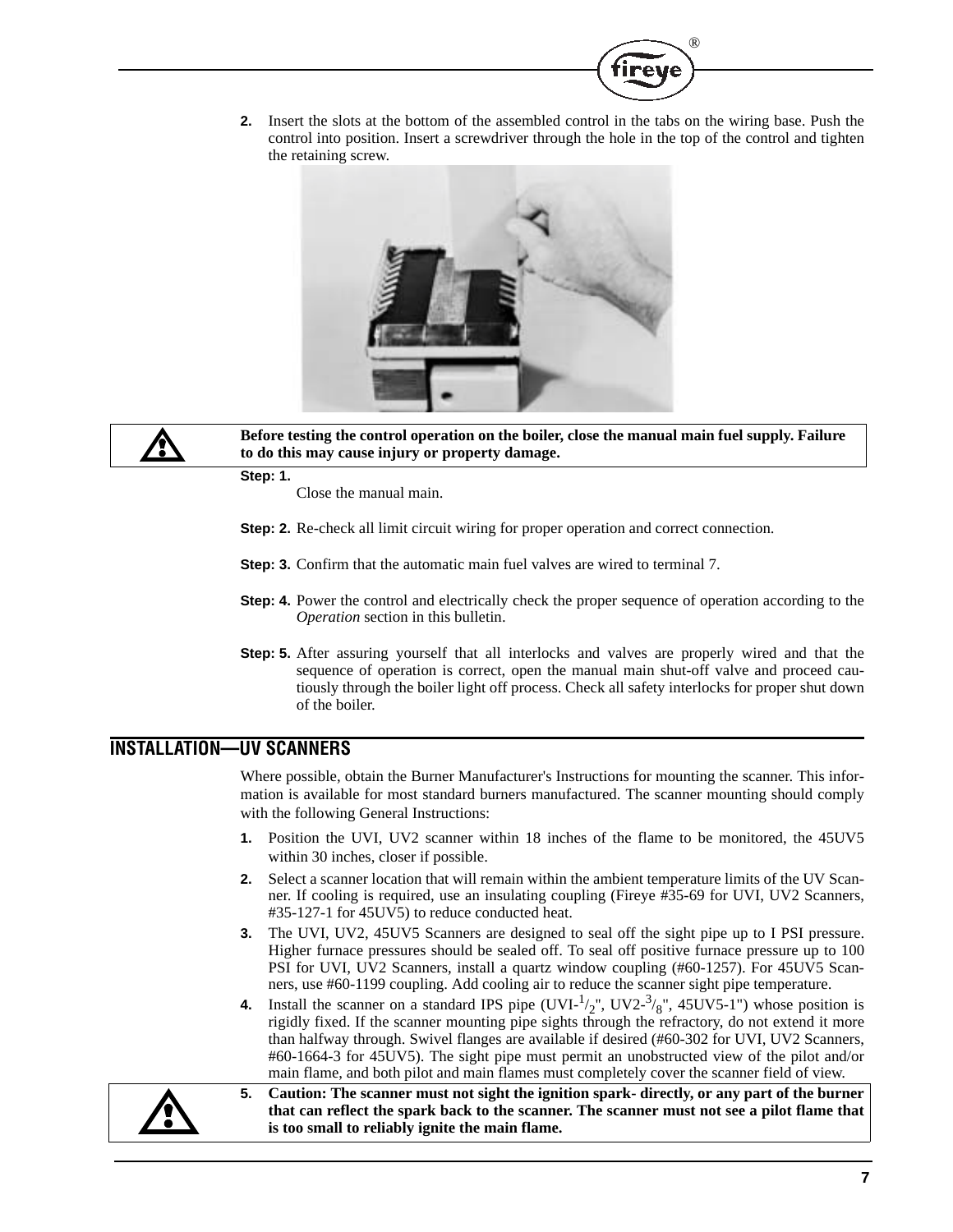**6.** Smoke or unburned combustion gases absorb ultraviolet energy. On installations having negative pressure combustion chambers, a small hole drilled in the UVI, UV2 sight pipe will assist in keeping the pipe clean and free from smoke. The 45UV5 has a  $\frac{3}{8}$ " plug in the mounting flange that can be removed. For positive pressure furnaces, provide clean air to pressurize the sight pipe, if necessary.

T<sub>M</sub>

reve

- **7.** Two UVI or UV2 Scanners may be installed on one burner if it is necessary to view two areas to obtain reliable detection of the flame. They should be wired in parallel. Only one repetitive selfchecking 45UV5-1009 Scanner may be installed on a burner.
- **8.** To increase scanner sensitivity with UVI, UV2 Scanners, a quartz lens permits location of the scanner at twice the normal distance. Use  $\frac{1}{2}$  x 1  $\frac{1}{2}$  pipe nipple between UVI Scanner and the coupling Use  $\frac{3}{8}$ " X close pipe nipple and  $a^{\frac{1}{2}}$ " x  $\frac{3}{8}$ " bushing on UV2 installations.
- **9.** Request the assistance of any Fireye Field Office for recommendations of a proper scanner installation on a non-standard application.

Since oil and gas flames radiate more ultraviolet energy from the base of the flame than from further out in the flame, this fact should be taken into consideration when installing the scanner sight pipe.



### **Wiring—UV Scanners**

To connect the scanner to the control, the UVI Scanner is supplied with 36" or 72" of flexible cable. The UV2 with 36" of flexible cable. The 45UV5-1009 is supplied with four 72" lead wires. Install them in a suitable length of flexible armor cable and connect it to the control. A conduit connector is supplied with the scanner. Connect black wires (shutter) to terminals Ll, L2; red wires (UV tube) to Terminals Sl, S2. If it is necessary to extend the scanner wiring, the following instructions apply: Scanner wires should be installed in a separate conduit. The wires from several scanners may be installed in a common conduit.

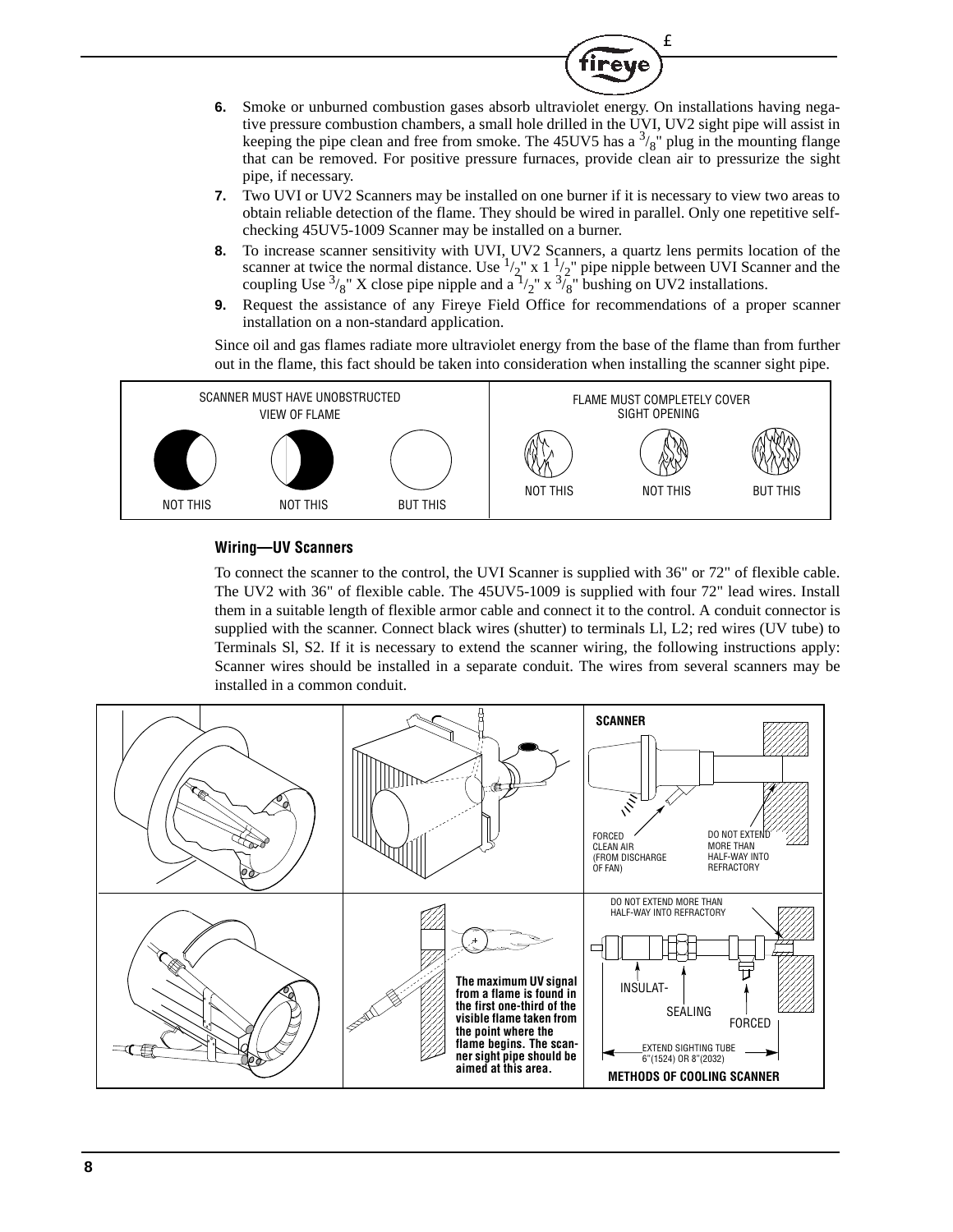

- **1.** Selection of Wire
	- Use #14, 16, or 18 wire with 75°C, 600 volt insulation for up to 100 foot distances (signal loss approximately 20% at 100 feet).
	- For extended scanner wiring up to 500 feet, and for shorter lengths to reduce signal loss, use a shielded wire (Belden 8254-RG62 coaxial cable, or equal) for each scanner wire of UV I, UV2 and red wires of 45UV5-1009. The ends of the shielding must be taped and not grounded.
	- Asbestos insulated wire should be avoided.
	- Multiconductor cable is not recommended without prior factory approval.
- **2.** High voltage ignition wiring should not be installed in same conduit with flame detector wires.

## **INSTALLATION — INFRARED SCANNER TYPE 48PT2**

Where possible, obtain the burner manufacturer's instructions for mounting the scanner, otherwise proceed as follows: A single scanner is used to detect both pilot and main flames. The sight pipe on which the scanner mounts must be aimed so that the scanner sights a point at the intersection of main and pilot flames.

#### **Proper scanner positioning must assure the following:**

- **1.** Reliable pilot flame signal.
- **2.** Reliable main flame signal.
- **3.** A pilot flame too short or in the wrong position to ignite the main flame reliably, must not be detected.
- **4.** Scanner must have unobstructed view of flame being monitored.
- **5.** Flame being monitored must completely cover scanner field of view.
- **6.** To avoid nuisance shutdowns, it is important to avoid sighting hot refractory and to keep scanner temperature low (below 125°F).
- **7.** When the proper position has been established, drill a hole through the furnace wall and install a 4" to 8" length of threaded  $\frac{1}{2}$ " black iron pipe on which to mount the 48PT2 scanner.
- **8.** When a satisfactory sighting position has been confirmed by operating tests, the sight tube should be firmly welded in place.



### **Wiring**

Attach the cable supplied with the scanner to a junction box. Splice the cable wires to a pair of wires not smaller than #18. Install the complete run in a separate conduit to the control. Continuous conduit bonding between scanner and control is mandatory! Scanner may be located up to 100 feet from control. Do not pass scanner wiring through any junction box containing other wires. Do not run other wires through scanner conduit. Asbestos insulated wire should be avoided.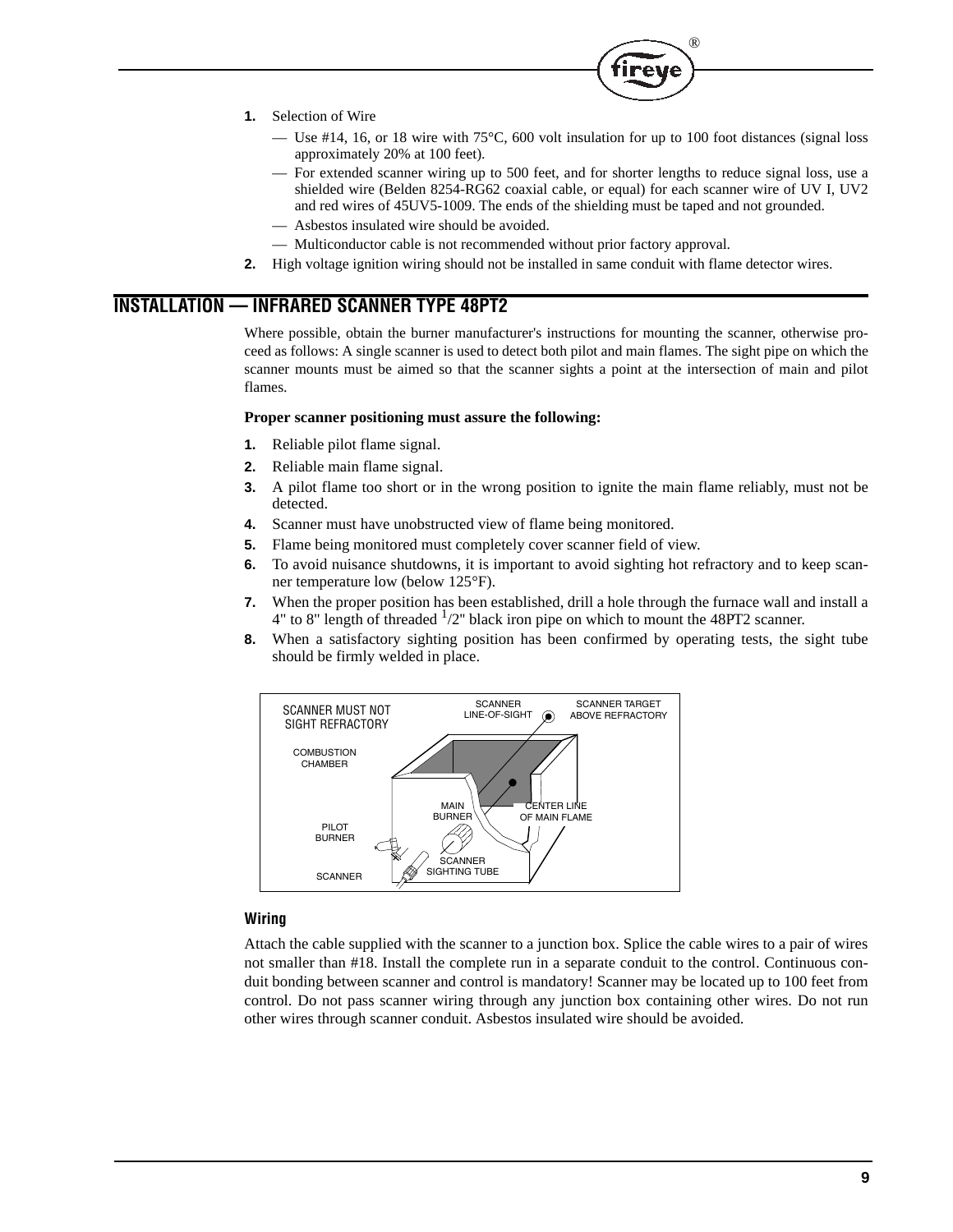#### **Keeping the Scanner Cool**

The Firetron Scanner (Temperature Limit 125°F.) should never get too hot to grasp comfortably in the hand. Keep the scanner cool by one or more of the following methods.

T<sub>M</sub>

- **1.** Use 6" to 8" length of pipe between scanner and hot furnace front plate.
- **2.** Use insulating tube (Part No. 35-69) on the end of the iron pipe.
- **3.** Force air into sighting tube.
- **4.** Make sure sighting tube does not extend more than halfway into refractory wall.
- **5.** Use Fireye Sealing Union (Part No. 60-801) when using method 3 above.

## **INSTALLATION—69ND1 FLAME ROD**

The 69NDI flame rod proves a gas pilot flame and/or main gas flame. It is a "spark plug" type unit consisting of 1/2ll N.P.T. mount, a KANTHAL flame rod, a glazed porcelain insulating rod holder and a spark plug connector for making electrical connection. The 69NDI is available in 12", 18" or 24" lengths.

The flame rod may be located to monitor only the gas pilot flame or both the gas pilot and main gas flames. It is mounted on a  $\frac{1}{2}$ " N.P.T. coupling. The following instructions should be observed:

- **1.** Keep flame rod as short as possible.
- **2.** Keep flame rod at least  $\frac{1}{2}$ " any refractory.
- **3.** Flame rod should enter the pilot flame from the side so as to safely prove an adequate pilot flame under all draft conditions.
- **4.** If the flame is nonluminous (air and gas mixed before burning), the electrode tip should extend at least  $\frac{1}{2}$ " into the flame, but not more than half-way through.
- **5.** If the flame is partly luminous, the electrode tip should extend only to the edge of the flame. It is not necessary to maintain absolutely uninterrupted contact with the flame.
- **6.** It is preferable to angle the rod downward to minimize the effect of sagging and to prevent it from coming in contact with any object.
- **7.** An adequate grounding surface for the flame must be provided. The grounding surface in actual contact with the flame must be at least four times greater than the area of the portion of the flame rod in contact with the flame. It is essential to adjust the flame rod and ground area ratio to provide a maximum test meter reading.

*Note: Interference from the ignition spark can alter the true test-meter reading by adding to or subtracting from it. This trend sometimes may be reversed by interchanging the primary wires (line voltage) to the ignition transformer, and may be made ineffective by the addition of grounded shielding between the flame rod and ignition spark.*

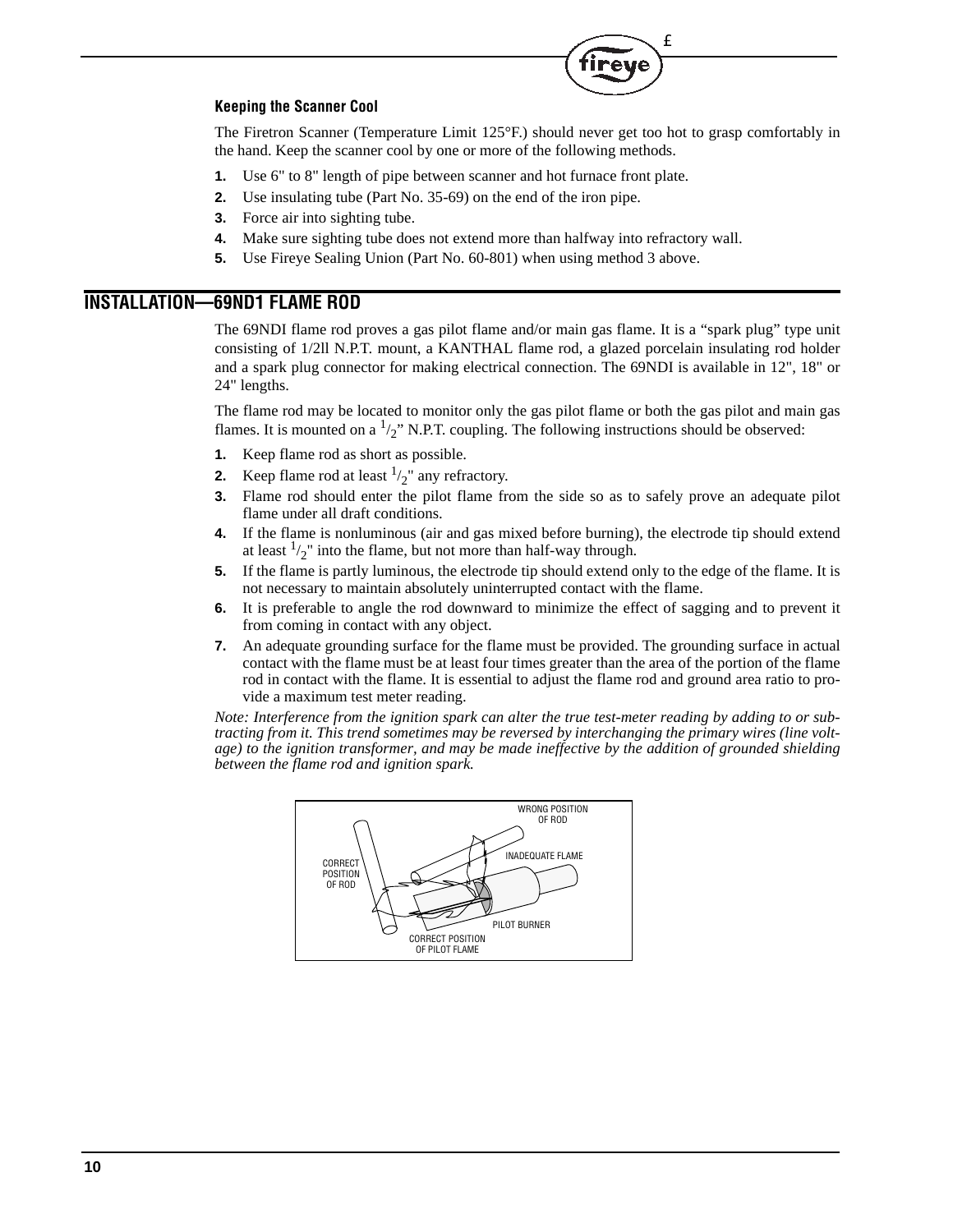**8.** Proven types of flame grounding adapters as shown below may be used to provide adequate grounding surface. High temperature stainless steel should be used to minimize the effect of metal oxidation. This assembly may be welded directly over the pilot or main burner nozzle.

®

ireu



## **DESCRIPTION OF OPERATION**

Fireye Control Type 70D10 (with non-recycling running

interlock circuit), 70D20 (with recycling running interlock circuit) and Programmer type 71 D60, 71 D70 and with amplifier 72DIRI (infrared), 72DUVI (UV), 72DUVS4 (UV-SC), 72DRTI (Rectification), provide the following burner operation:

*Note: For direct spark ignited oil burners, substitute the words "main oil valve" for "pilot valve."*

#### **Start-up**

- **1.** With power applied, the limit-operating control circuit closed and the main fuel valve interlock closed, the burner/blower motor (Terminal M) is energized, the running interlock circuit (air flow switch) closes. The "Blower" indicator (LED), and "Purge" indicator (LED) lights.
- **2.** The firing rate motor is driven toward the open damper position.
- **3.** Control type **70D10**  when the firing rate motor reaches its open damper position (Highfire), the open damper interlock closes and initiates the prepurge interval of 30 seconds. If the interlock does not close, the programming will pause until it closes. Control type **70D20** - a prepurge of 30 seconds is initiated
- **4.** When the prepurge is completed, the "Purge" indicator (LED) goes out, the firing rate motor is driven toward the low fire position.
- **5.** Following the 30 second delay to permit the firing rate motor to reach the low fire position, a check is made for the low fire start interlock. If it is not closed, the programming sequence will pause until it closes.
- **6.** With proven low fire position, the spark ignition and pilot valve are energized (Terminal 5 and 6). The "TFI" indicator (LED) lights.
- **7.** Programmer 71D70 deenergizes the spark ignition after 5 seconds, when connected to Term. 5.
- **8.** When the pilot flame is proven, the "Fireye" indicator (LED) lights.
- **9.** Following a 10 second proven pilot stabilization period, the main fuel valve(s) (Terminal 7) is energized. The TFI indicator (LED) goes out.
- **10.** With 71D60 programmer, following a 10 second (Terminal 5) or 15 second (Terminal 6) main flame trial for ignition, the pilot ignition is deenergized. With 71 D70 programmer, following a 10 second main flame trial for ignition, the pilot ignition (Terminal 6) is deenergized. The firing rate motor is released to automatic control, and the "AUTO" indicator lights.
- **11.** End of supervised start-up program.

#### **Normal Shutdown**

- **1.** When the operating control circuit opens, the main fuel valve is deenergized, the firing rate motor is driven to the closed damper position.
- **2.** Following a 15 second post purge, the burner/blower motor is deenergized.
- **3.** All indicators (LED) go out.

*Note: If the main fuel valve interlock is not closed at the start, the control will not initiate a start up—(70D10 will lock out).If it opens during the prepurge—and remains open, the programming sequence will not proceed. The burner/blower motor will be deenergized in 15 seconds*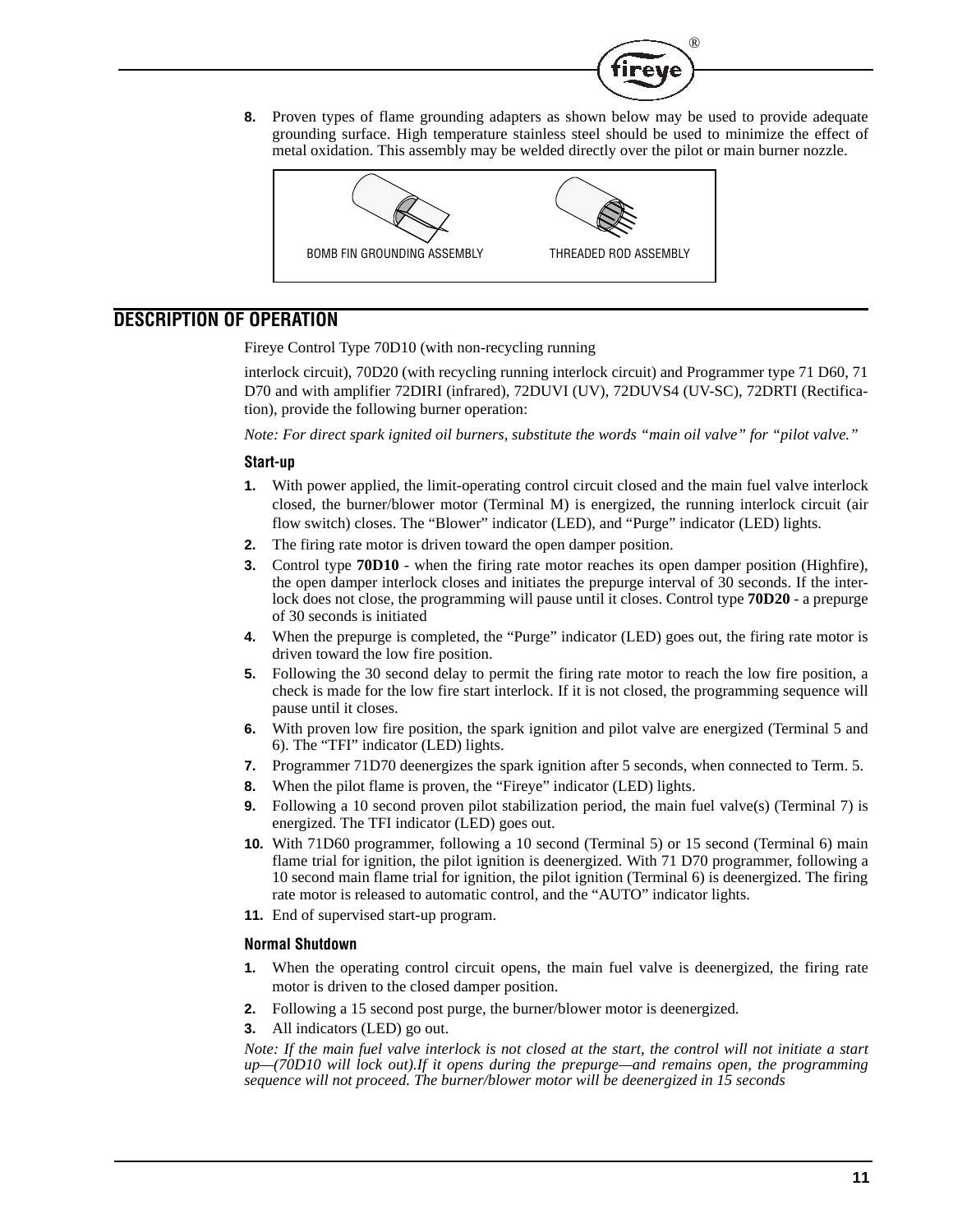

### **Safety Shutdown**

- **1. Control D10.** If the running interlock circuit does not close, the control will lock out and the blower motor will be de-energized. If the interlock circuit opens during a firing period, all fuel valves will be de-energized and the control will lock out. **Control D20.** If the running interlock circuit does not close, the burner/blower motor will continue to run.The start-up programming sequence will not be initiated. If the interlock circuit opens during a firing period, the burner will be shut off, and a new start up programming will be initiated.
- **2.** If pilot flame is not detected during the 10 second pilot trial for ignition period, the pilot valve and ignition transformer will be deenergized and the control will lockout on safety.
- **3.** If main flame is not detected at the end of the main flame trial for ignition period, all fuel valves will be deenergized and the control will lockout on safety.
- **4.** If the main flame fails during a firing cycle, all fuel valves will be deenergized within 4 seconds after loss of flame signal and the control will lockout on safety.
- **5.** Manual reset is required following any safety lockout.

### **Description of Functions of Operating Controls**

- **1.** Operating Controls: Generally pressure or temperature activated. Normally, when the operating control closes, the burner start-up programming starts. When the operating control opens, the burner shuts off. They are connected between Terminals Ll and 13.Llimit switches: Generally pressure, water level or temperature activated.
- **2.** Recycle When it is desired to stop the burner when the limit switch opens and restart it when the limit switch closes, they are connected between Terminals Ll & 13.
- **3.** Non-Recycle With the Dl0 unit, limit switches may be connected in the circuit between Terminals 3 and P. If a limit switch opens during the trial for ignition or firing period, all fuel valves will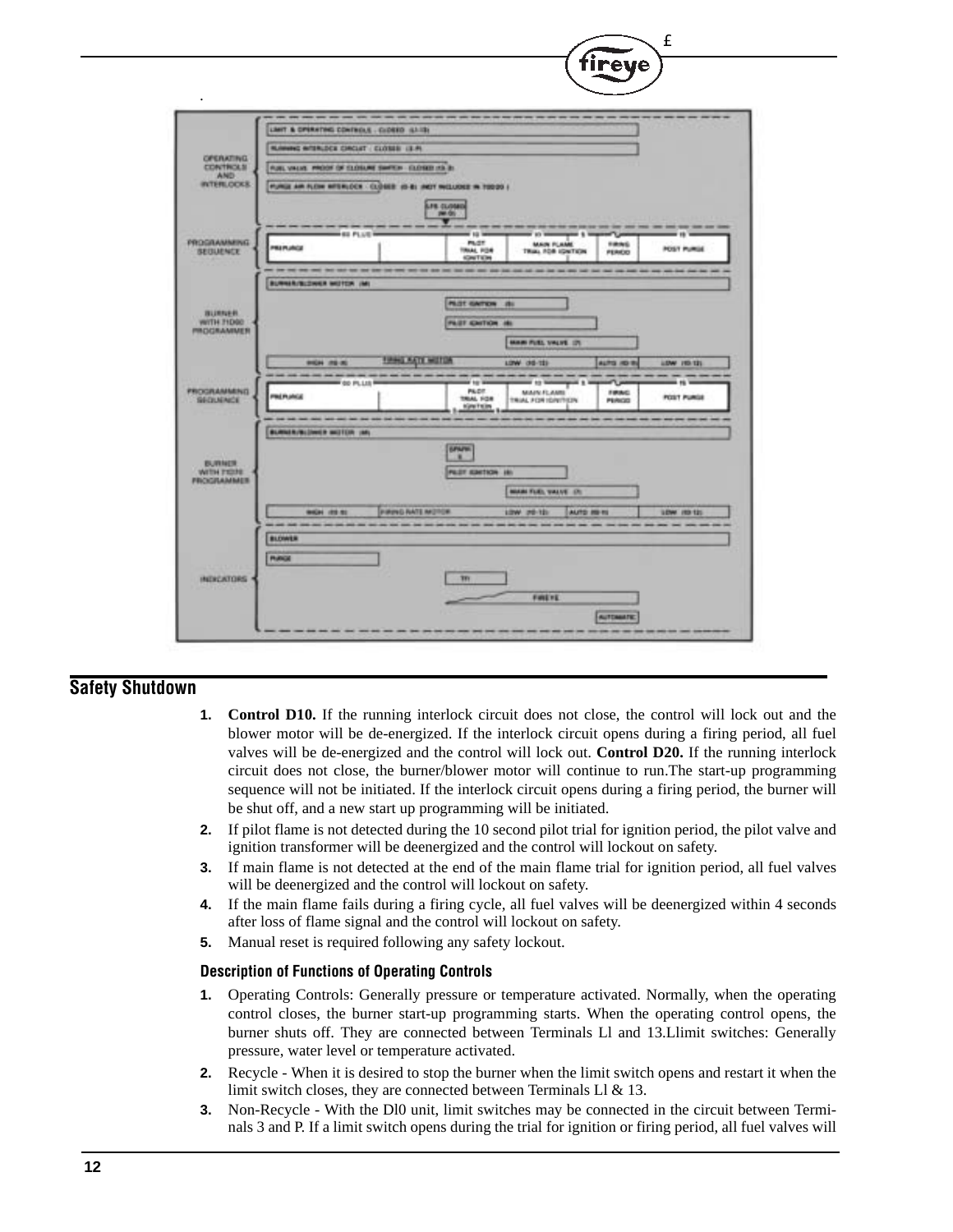

be deenergized and the control will lockout on safety. If the limit switch opens momentarily during the prepurge period and recloses, the purge period will be extended for the amount of time the switch was open. If the limit switch stays open during the purge period, the control will lockout on safety.





#### **SIMPLIED SCHEMATIC DIAGRAM 70D20 CONTROL**



**4.** Fuel Valve Proof of Closure Interlocks: Usually an integral switch mounted on the main fuel valve and activated by the valve stem and is connected between Terminal 3 and 13. The valve proof of closure interlock prevents a burner start-up if the valve stem is not in the *valve closed* position.

*Note: The use of a Fuel Valve End Switch is highly recommended. All D-Series systems have this provision and when properly connected, the switch will add additional safety to prevent hazardous situations.*

- **5.** Purge Interlock: Generally a firing rate motor linkage position switch or a differential air-pressure switch, that proves a purge air flow rate. It is connected between terminals  $D \& 8$  on the D10. The purge interlock proves that the purge air-flow rate is at maximum during the purge.
- **6.** Running Interlocks: Generally are air flow switches, high and low fuel pressure switches, oil temperature switches, atomizing medium pressure switches, and excess smoke density controls. These interlocks prove proper conditions for normal operation of the burner. They are wired in series and connected between Terminals 3 and P.
- **7.** Low Fire Start Interlocks: Generally a firing rate motor linkage position switch or a damper position switch, that prove the linkage and dampers are in their proper positions for burner light off. They are connected between Terminals M and D.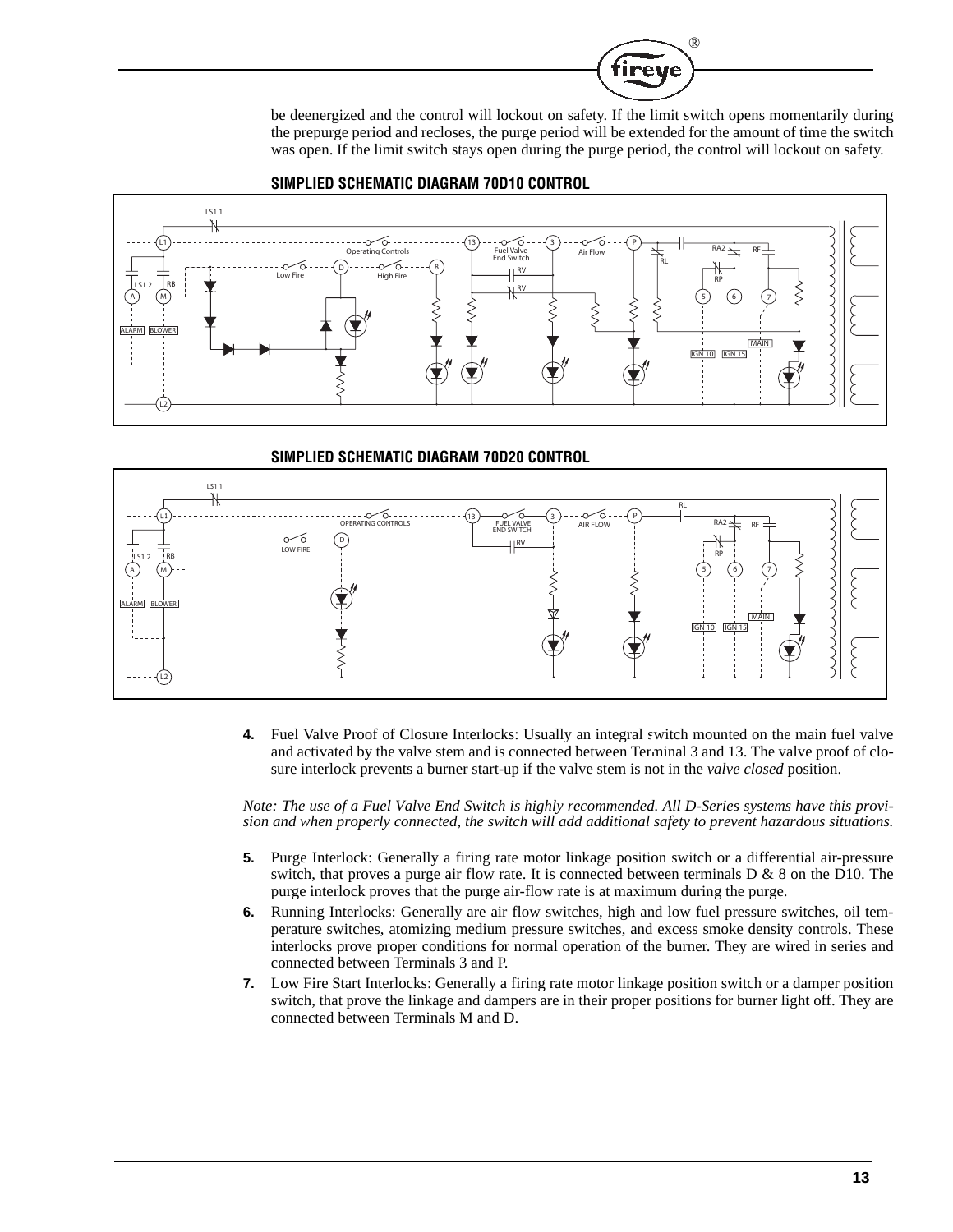

#### **USE OF AUXILIARY DEVICE IN M-D-8 CIRCUIT AT 70D10 CONTROL**

**The function of the low fire start and high fire purge interlock circuits internally in a new Fireye 70D10 unit is accomplished by highly reliable solid state electronic circuitry. This prohibits the connection of power consuming devices (i.e. lamps, annunciators, relays, timers, etc.) to the D or 8 terminals. If a need arises for an auxiliary function such as an extended purge timer, it may be connected as shown on right.**



T<sub>M</sub>

reve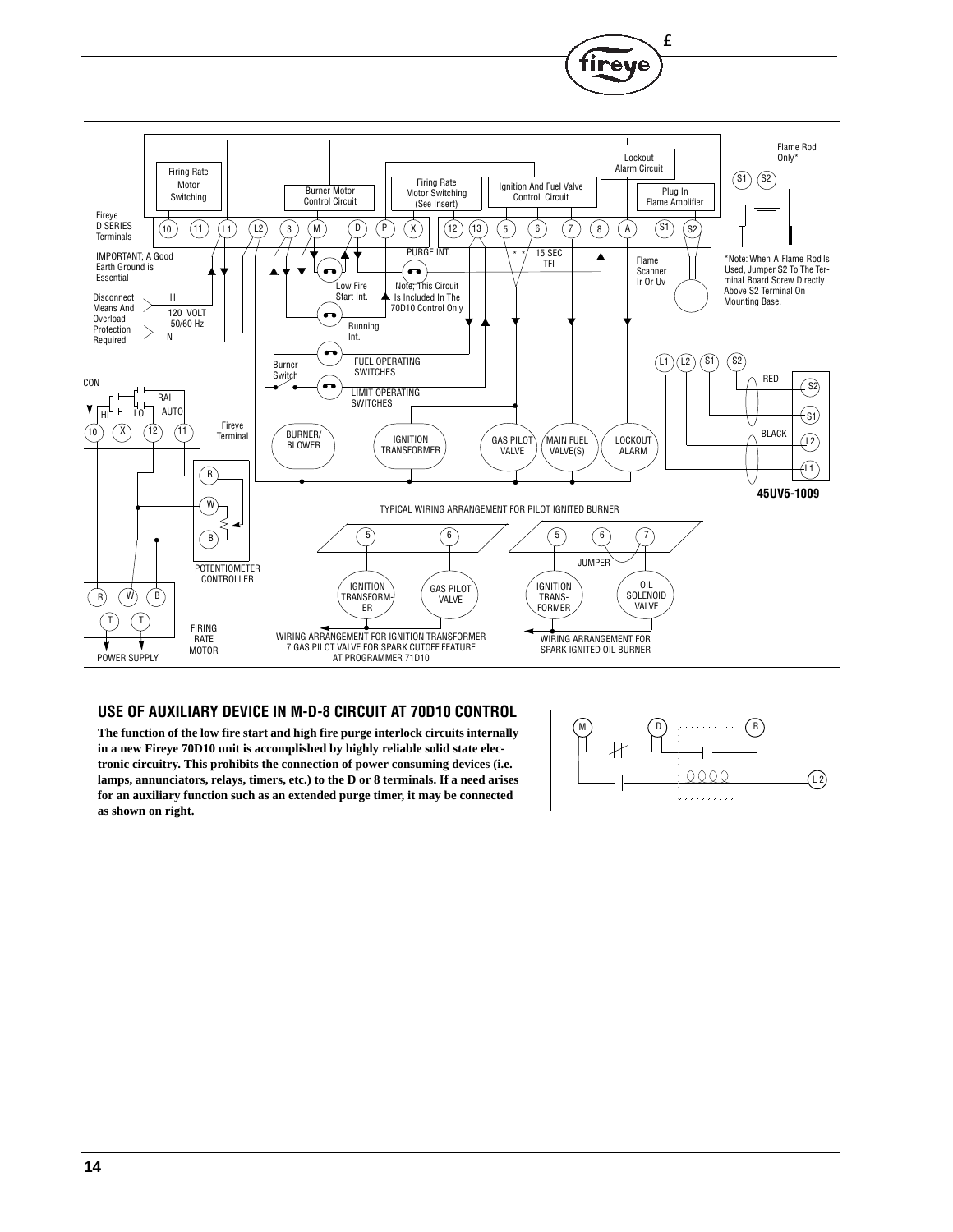## **INSTALLATION TESTING**

To test the Series D10-20 controls for flame signal, a 1,000 ohm/volt (or greater) DC voltmeter or a Digital meter with input impedance of 500K ohms or greater, should be used, set on a scale to read the following test voltages:

®

Flame SignalDC Test Voltage Drop Out Normal 5 volts 20-25 volts

*Note: The Fireye 45UV5-1009 is a repetitive self-check scanner that contains a highly reliable shutter that closes every 4 seconds to initiate a system check. When the shutter closes, the test jack voltage should go down to approximately zero, and then back to the normal reading in about 2 seconds. To assure sufficient flame signal margin to hold in the flame relay during random momentary downward fluctuations of flame signal, it is recommended that a signal close to normal be obtained. The leads from the test meter plug into the red and black test jacks on the amplifier (red + black -).*

#### **Normal Pilot Flame Test**

**Caution: Before making a pilot flame test, manually shut off the fuel supply to the main burner.**

- **1.** Place the "check-run" switch on the programmer in the "check" position. A small tool such as a screwdriver is required. Turn power on and initiate a normal start-up.
- **2.** Observe the pilot flame signal on the test meter. If the average voltage is below normal, readjust the pilot flame or realign the detector.
- **3.** During the pilot flame test and adjustment period, if flame is not detected the control will lockout. To reestablish the pilot flame trial for ignition (TFI), manual reset of the lock- out switch is required, and a complete repurge accomplished.
- **4.** When UV flame detection is used, a test is required to verify that UV radiation from the ignition spark is not being detected. To accomplish this, manually shut off both pilot and main fuels. Initiate a normal start-up and when the TFI light comes on, observe the test meter which should read no more than I volt. If more than I volt is observed realign the UV scanner, and/or shield the spark from the scanner's view. Programmer 71D70 provides for ignition spark cutoff prior to pilot flame proving when the ignition transformer is connected to Terminal 5 to assist with installations where UV radiation from spark ignition is difficult to eliminate from the view of the UV scanner.
- **5.** With all methods of flame detection, check Pilot flame failure response by manually shutting off the pilot fuel and then initiate a normal start-up. With no Pilot flame present, the control will deenergize the pilot assembly at the end of the trial for ignition interval, and the control will lockout. The "check-run" switch must be in the "run" position for this test.

#### **MEASURING TEST JACK VOLTAGE**

#### **Main Flame Test (This test requires an interrupted pilot).**

- **1.** Proceed through a normal startup. After the pilot flame is shut off, observe the reading on the test voltmeter. If the voltmeter reading is low, readjust main flame or realign detector.
- **2.** Check main flame failure protection by manually shutting off the main fuel supply. Within 4 seconds after main flame goes out, the fuel valve will be deenergized. The alarm circuit will be energized following safety lockout.

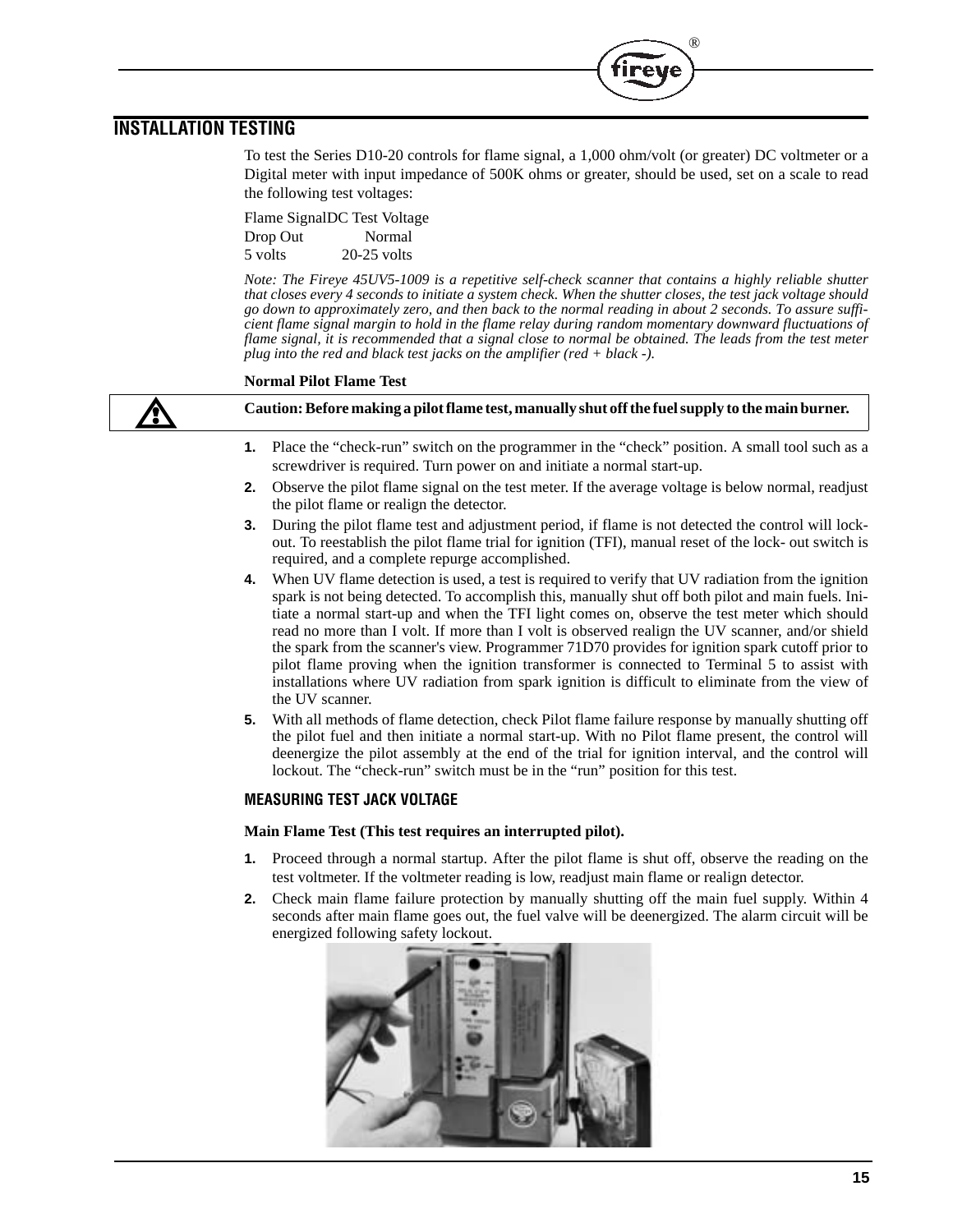#### **Minimum Pilot Test**

This test assures that the flame detector will not detect a pilot flame too small to reliably light off the main flame. The test should be made on every new installation, and following any repositioning of the flame detector. This procedure should not be used on a direct spark ignited burner.

TM

tireye

|    | CAUTION: The minimum pilot test must be accomplished by a qualified burner technician.                                                                                         |
|----|--------------------------------------------------------------------------------------------------------------------------------------------------------------------------------|
| 1. | Turn off the main fuel supply manually.                                                                                                                                        |
| 2. | Place the "check-run" switch in the "check" position.                                                                                                                          |
| 3. | Turn power on and initiate a normal start-up.                                                                                                                                  |
| 4. | Reduce the fuel supply to the pilot until the "Fireye" light goes out. (If a test meter is used, the<br>DC test jack voltage will be below 5 volts.)                           |
| 5. | Slowly increase the fuel to the pilot until the DC test jack voltage reads about 16-20 volts. This<br>is the minimum pilot flame that the flame detector will reliably detect. |
|    | 6. Place the "Check-Run" switch in the "Run" position. When the main fuel safety shut-off valve is<br>energized, slowly open the manual main fuel valve.                       |
| 7. | Observe the light-off of the main flame. It must be smooth and normal.                                                                                                         |
|    | 8. CAUTION: If the main flame does not ignite immediately, shut off the main fuel.<br>Realign the detector to require a larger minimum pilot flame.                            |
|    |                                                                                                                                                                                |

- **9.** Repeat the test until reliable, smooth light-off occurs with the minimum pilot.
- **10.** After this test is completed, increase the fuel to the pilot to its normal setting.

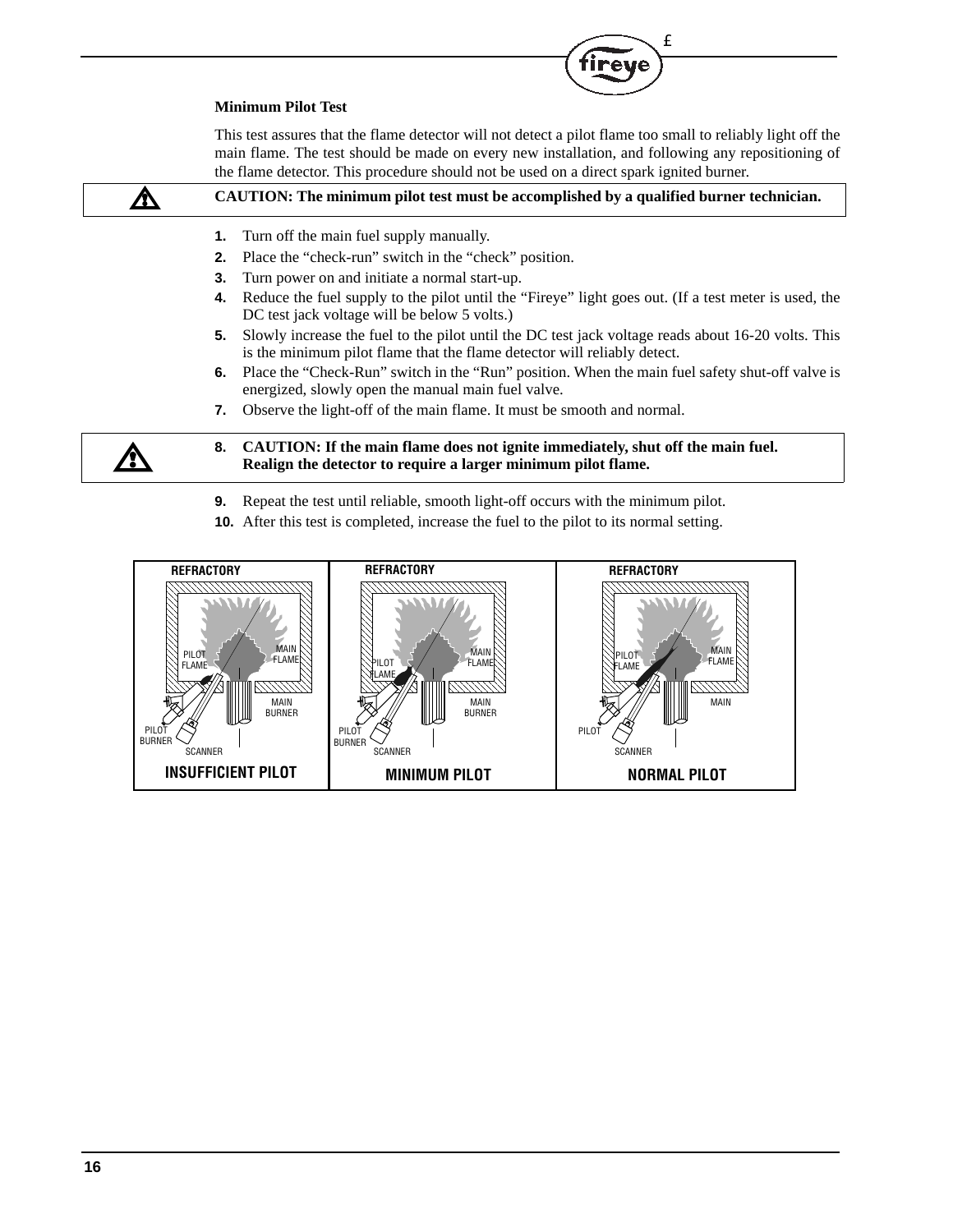### **EXTERNAL METER CONNECTIONS**

The test jacks are located on the amplifier card, if external access is desired for a panel meter the shown below will assist you in locating the position to drill through on the front cover. The hole sizes should be large enough to accommodate the body of the meter probes. The test jacks accept meter probes up to .080" or 2mm diameter.

®

ıreı



#### **Test for Incandescent Refractory Hold-ln With Photocell Detector**

Type 45CM I Photocell Scanners are actuated by light energy. To assure that the flame failure response time is not extended by radiation from incandescent refractory, the following test is recommended:

- **1.** Operate the burner, following the burner manufacturer's instructions, until the refractory is at maximum operating temperature.
- **2.** Turn off the main fuel supply manually.
- **3.** Observe the "Fireye" light (LED), which must go out within 4 seconds.
- **4.** If the flame failure response time exceeds 4 seconds, reduce the amount of light at the Photocell with a screen, an orifice or a filter lens, until the normal flame failure response is obtained.

#### **Operational Test**

When the installation and all burner adjustments are completed, the entire burner control system should be tested in accordance with the burner manufacturer's instructions. The procedure should verify the correct operation of:

- **1.** Each operating control (temperature, pressure etc.).
- **2.** Each limit switch (temperature, pressure, low water cut- off, etc.).
- **3.** Each interlock switch (air-flow switch, high and low fuel pressure or temperature switches, purge and low fire start switches, fuel valve proof of closure interlock, etc.).
- **4.** Pilot flame failure response and lockout.
- **5.** Main flame failure response and lockout.
- **6.** Tight shutoff of all fuel valves.

*Note: Before attempting to reset the lockout switch, wait approximately 2 minutes for the lockout switch heater to cool.*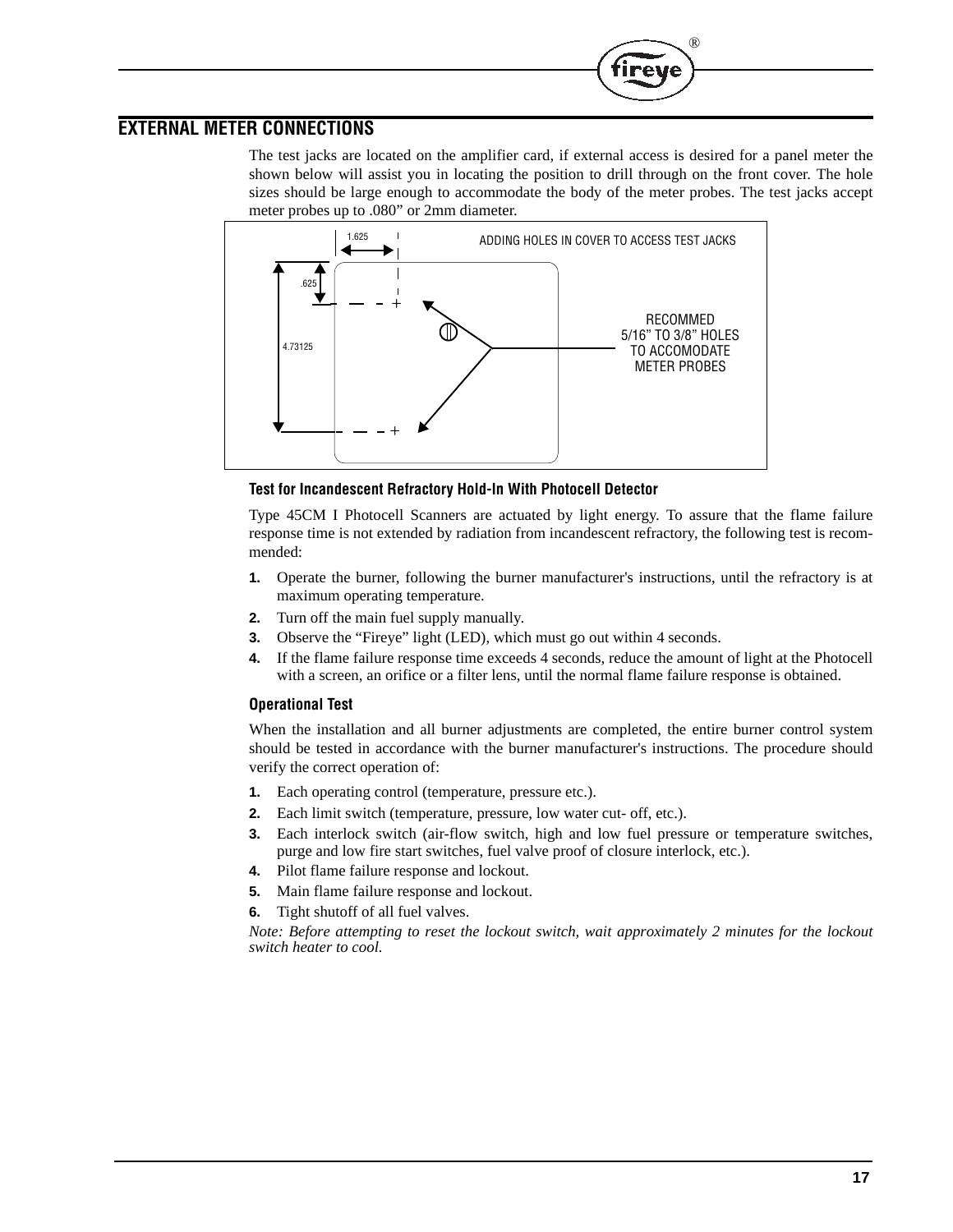### **SERVICING**



**Caution: Only trained and qualified Safety Control Technicians should attempt to service Flame Safeguard Control installations. Special care must be exercised in troubleshooting a burner control system. Electrically live parts are exposed when covers of devices are removed. Additionally, safety interlocks and limit switches (air flow, fuel pressure, LWCO, etc.) should not be jumpered out during troubleshooting, nor should any attempt be made to eliminate or alter any portion of the programming sequence beyond use of the "Run-check" switch during the pilot "trial for ignition" period of pilot ignited burners.**

T<sub>M</sub>

irey

Servicing of Fireye D Series units is facilitated by the use of Plug-in Programmer and Amplifier modules. Trouble with installations equipped with Fireye 70D10, 70D20 Controls can be readily isolated by following the procedure in the sequence listed below. An AC-DC test meter is required. Test points are located on the chassis board to assist with measuring line and load voltages (150 volt AC scale).

Before beginning any troubleshooting, make sure that:

- **1.** Installation and wiring have been made in accordance with the installation instructions.
- **2.** Contact tabs on bottom of chassis are not bent out of position.
- **3.** Chassis is properly secured to the wiring base.
- **4.** The programmer is securely plugged in and the "Run- Check" switch is in the "Run" position.
- **5.** The correct amplifier for the method of flame detection desired is securely plugged in
- **6.** The flame detector is clean.
- **7.** The lockout switch is reset.

Voltage at Terminal Sl, S2, should read approximately 560 volts AC for 72DUV1, 72DUVS4 and 72DUVSIT Amplifiers, 7 volts DC for 72DIRI Amplifier, 280 volts AC for 72DRTI Amplifier, with power on, and burner off.

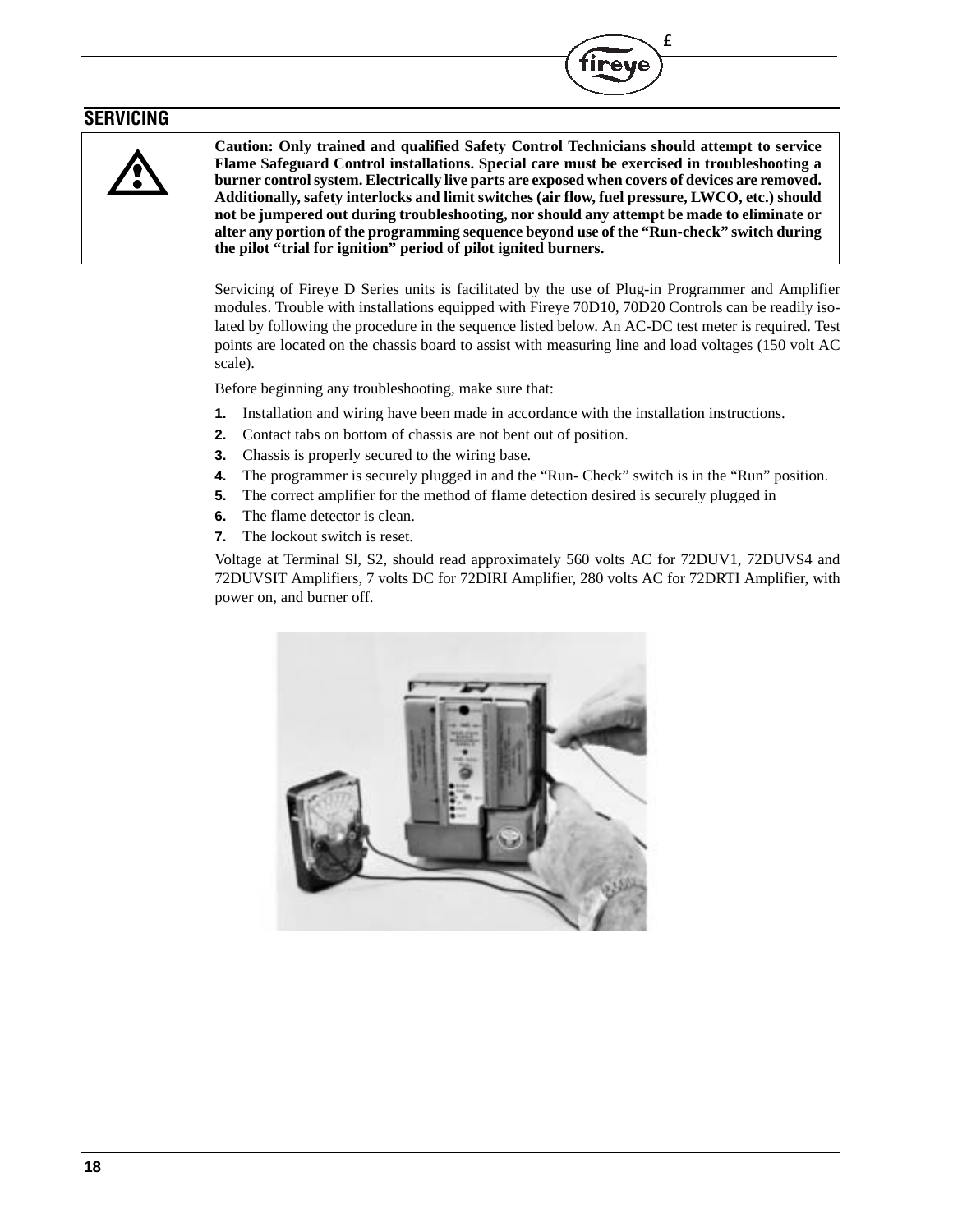## **TROUBLESHOOTING**

In the following tabulation, trouble symptoms appear below and possible causes listed underneath. *Note: For direct spark ignited oil burners, substitute the words "main oil valve" for "pilot valve".*

®

ireve

- **1.** Zero volts at Terminals Ll-L2. All indicators off.
	- Electrical disconnect switch off.
	- Blown fuse or tripped circuit breaker.
	- Bent tab on bottom of control.
	- Broken wire, loose connection or wiring error.
- **2.** Low volts at Terminals Ll-L2. All indicators off.
	- Minimum operating voltage 102 volts.
- **3.** Zero volts at Terminals 13-L2. All indicators off.
	- Burner on-off switch off.
	- Open limit switch or operating control.
	- Bent tab on bottom of control.
	- Broken wire, loose connection or wiring error.
- **4.** Zero volts at Terminals 3-L2. 70D10—"Purge" indicator on, unit locks out. 70D20—All indicators off.
	- Fuel valve proof of closure switch open (or jumper wire not installed at terminals 13-3).
	- Bent tab on bottom of control or broken wire, loose connection or wiring error.
	- Replace 70D series control.
- **5.** Burner-Blower motor does not start. "Blower" and "Purge" indicators on.
	- Motor electrical power off.
	- Blown fuse or tripped circuit breaker.
	- Broken wire, loose connection or wiring error. or Bent tab on bottom of control.
	- Defective motor or motor contactor.
	- Replace 70D series control, if no voltage at terminals M-L2.
- **6.** Burner-Blower motor starts. Purge is not initiated. "Blower indicator on, 70D10 locks out, 70D20 doesn't. |
	- Running interlock circuit open, terminal 3-P.
	- Broken wire, loose connection or wiring error. or bent tab on bottom of control.
	- Replace 70D series control.
- **7.** Burner-Blower motor runs, control locks out "Blower", "Purge", "Fireye" indicators on.
	- Flame scanner is detecting actual flame.
	- Replace flame scanner or correct scanner wiring.
	- Replace 72 series amplifier module. or replace 70D series control.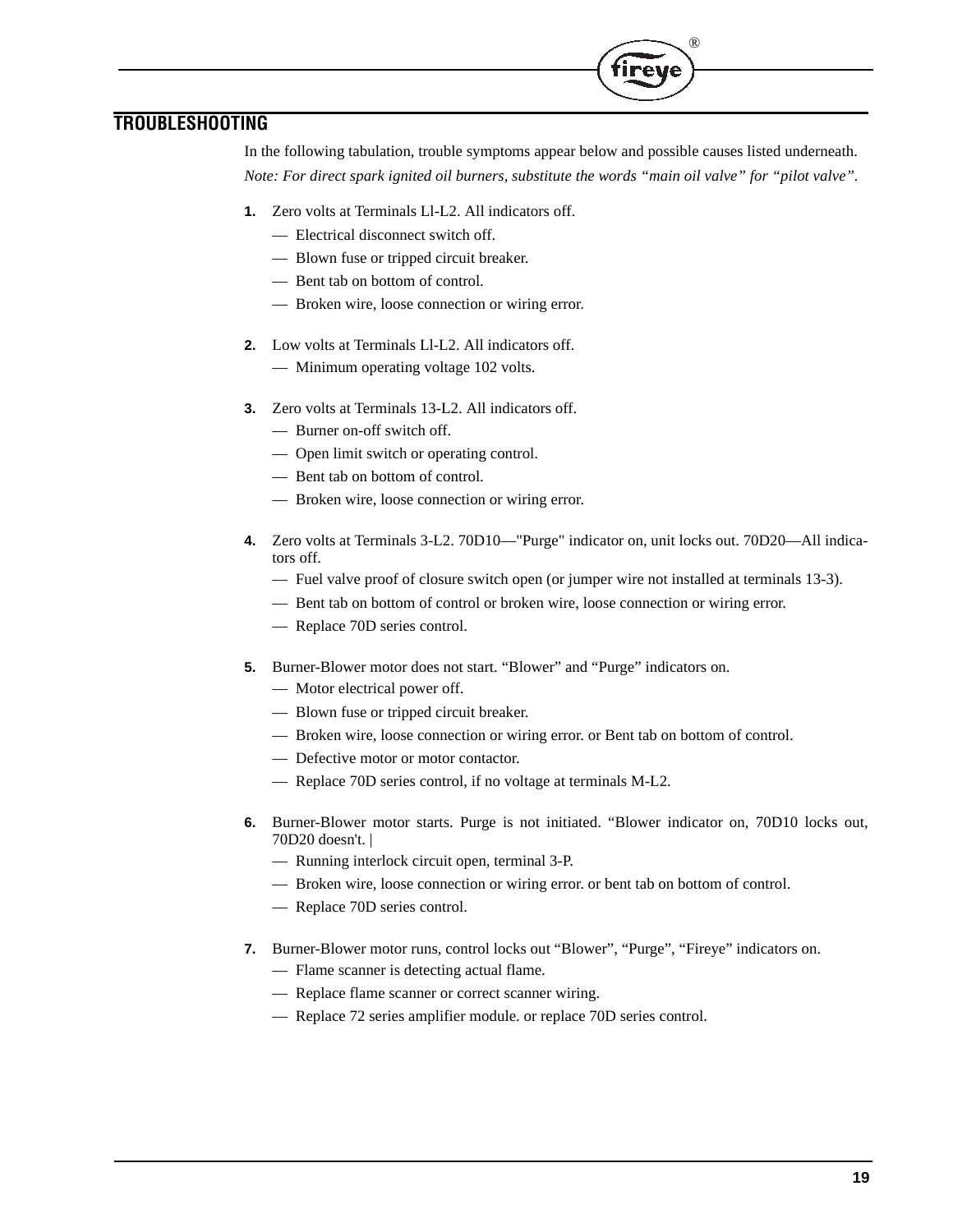- **8.** Firing rate motor does not drive to high fire. "Blower" and "Purge" indicators on.
	- Firing rate motor not powered or defective.
	- Linkage jammed.
	- Broken wire, loose connection or wiring error. **or** bent tab on bottom of control.
	- Replace 71D series programmer module. **or** replace 70D series control.
- **9.** Firing rate motor drives to high fire position, and stays there forever. "Blower" and purge indicator on.

T<sub>M</sub>

reve

- 70D10—Purge interlock circuit (High fire) not closed, Terminals D-8.
- Linkage jammed.
- Broken wire, loose connection or wiring error.
- Bent tab on bottom of control.
- Replace 71D series programmer module. or replace 70D series control.

*Note: Test the Low Fire Interlock (M to D) and purge interlock (D to 8) on a 70D10 control installation with an AC voltmeter as follows. The burner blower must be operating. Measure D to L2 and with Low Fire Interlock closed obtain 120 V; with L.F.I. open obtain 30 to 42 VAC.Measure 8 to L2 and with Hi Fire Interlock switch closed obtain 30 to 120 VAC and with H.F.I. open obtain 0 VAC.*

- **10.** Firing rate motor returns to low fire, pilot ignition (Terminals 5, 6) not powered after short delay. "Blower" indicator on.
	- Low fire start interlock not closed, Terminals M-D.
	- Bent tab on bottom of control.
	- Replace 71D60 programmer module. or replace 70D series control.
- **11.** Pilot ignition Terminals 5-6 powered momentarily and then control locks out. "Blower," "TFI" indicators on. — Replace 70D series control.
- **12.** Pilot flame not established. "Blower" and "TFI" indicators on, "Fireye" indicator off.
	- Defective pilot valve, ignition transformer, electrode or adjustment.
	- Improper gas pressure or burner adjustment.
	- Broken wire, loose connection or wiring error.
	- Bent tab on bottom of control.
	- Replace 70D series control.
- **13.** Pilot flame lights, but is not detected. "Blower" and "TFI" indicators on, "Fireye" indicator off. (No test jack voltage)
	- Scanner does not see adequate pilot flame.
	- Broken wire, loose connection or wiring error.
	- Bent tab on bottom of control.
	- Replace 72 series amplifier module. **or** replace flame scanner.
	- With UV units, remove factory installed grounding wire (if present) from Terminal S2 on the wiring base.
- **14.** Main flame not established following 10 second pilot |flame "TFI." "Blower" and "Fireye" indicators on.
	- "Run-check" switch in "check" position.
	- Inadequate main fuel supply. **or** defective main fuel valve.
	- Main burner improperly adjusted.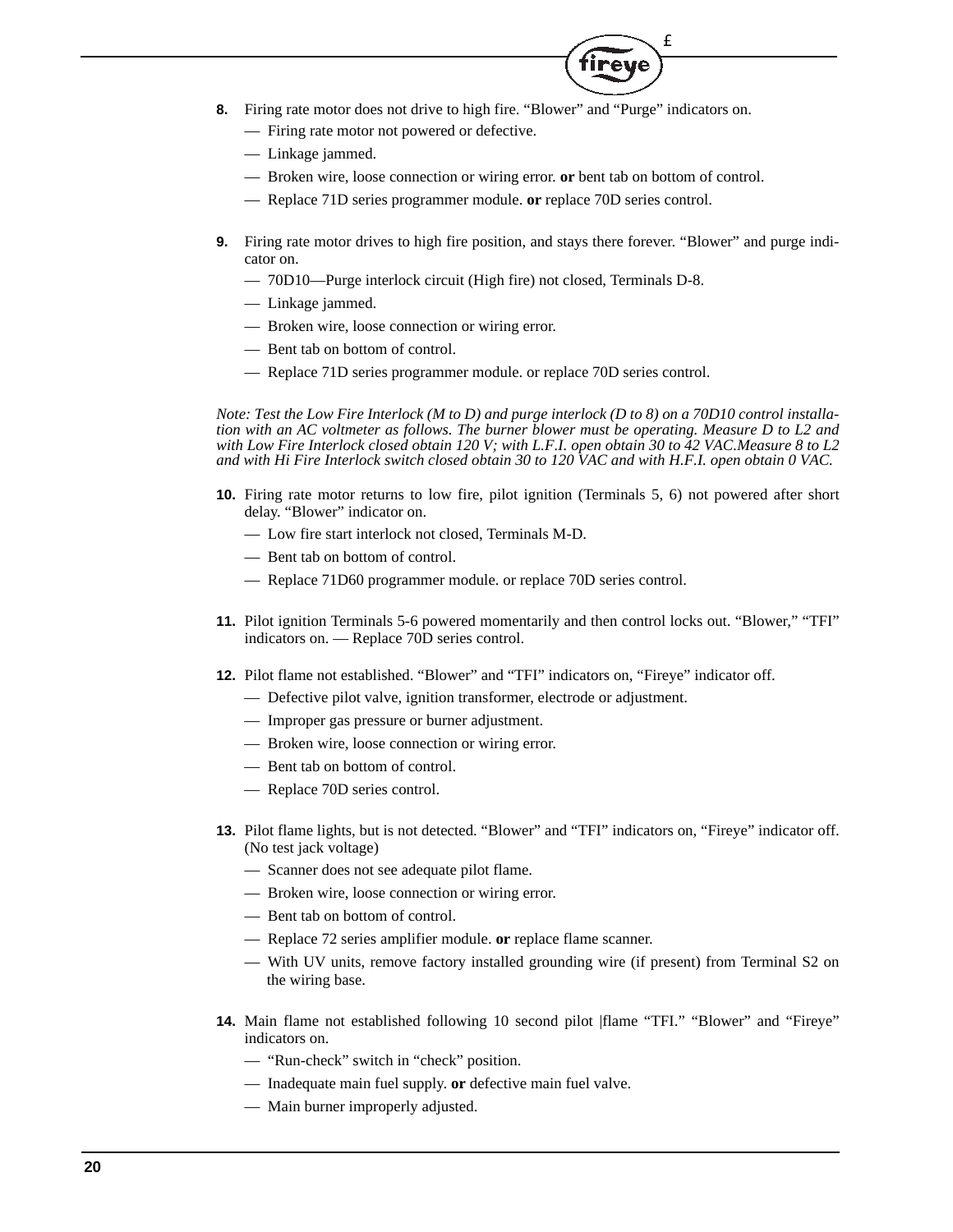

- Broken wire, loose connection or wiring error. **or** bent tab on bottom of control.
- Replace 70D series control.
- **15.** Main flame lights and then goes out. "Blower" indicator on.
	- Main flame and pilot blow out.
	- Limit operating control circuit (Terminals L 1-3) or running interlock circuit (Terminals 3-P) opens momentarily.

*Note: 70D10, if running interlock circuit opens, control will lock out. 70D20, if running interlock circuit opens, control will recycle.*

- **16.** Main flame lights normally, but goes out when pilot flame is shut off. "Blower," "Fireye," "Auto" indicators on.
	- Gas pilot valve stuck open.
	- Wiring error.
	- Replace 70D series control.
- **17.** Firing rate motor does not respond to demand at end of main flame "TFI". "Blower," "Fireye," "Auto" indicators on
	- Potentiometer controller set too low or in manual mode.
	- Broken wire, loose connection or wiring error.
	- Bent tab on bottom of control.
	- Replace 71D series programmer. **or** replace 70D series control.
- **18.** Flame signal drops off while main burner is firing and modulating. "Blower", "Auto" indicators on. "Fireye" indicators off.
	- Burner is not properly adjusted.
	- Flame scanner loses sight of flame.
	- Control and/or flame scanner subjected to excessive temperature.
- **19.** Main fuel valve does not close when operating control opens. "Blower, "Fireye" indicators on.
	- Main fuel valve stuck open.
	- Wiring error.
- **20.** During post purge period, firing rate motor does not drive to low fire position. "Blower" indicator on.
	- Firing rate motor not powered or defective.
	- Linkage jammed.
	- Broken wire, loose connection, wiring error.
	- Bent tab on bottom of control.
	- Replace 70D series control.
- **21.** Burner, Blower motor does not stop following postpurge period. All indicators off.
	- Motor contactor defective.
	- Wiring error.

*Note: If operating control recloses during the post purge period, a complete restart is initiated. Do not momentarily depress the lockout reset button to recycle the unit, as it will cause some units to lockout. Open and reclose the burner control switch instead.*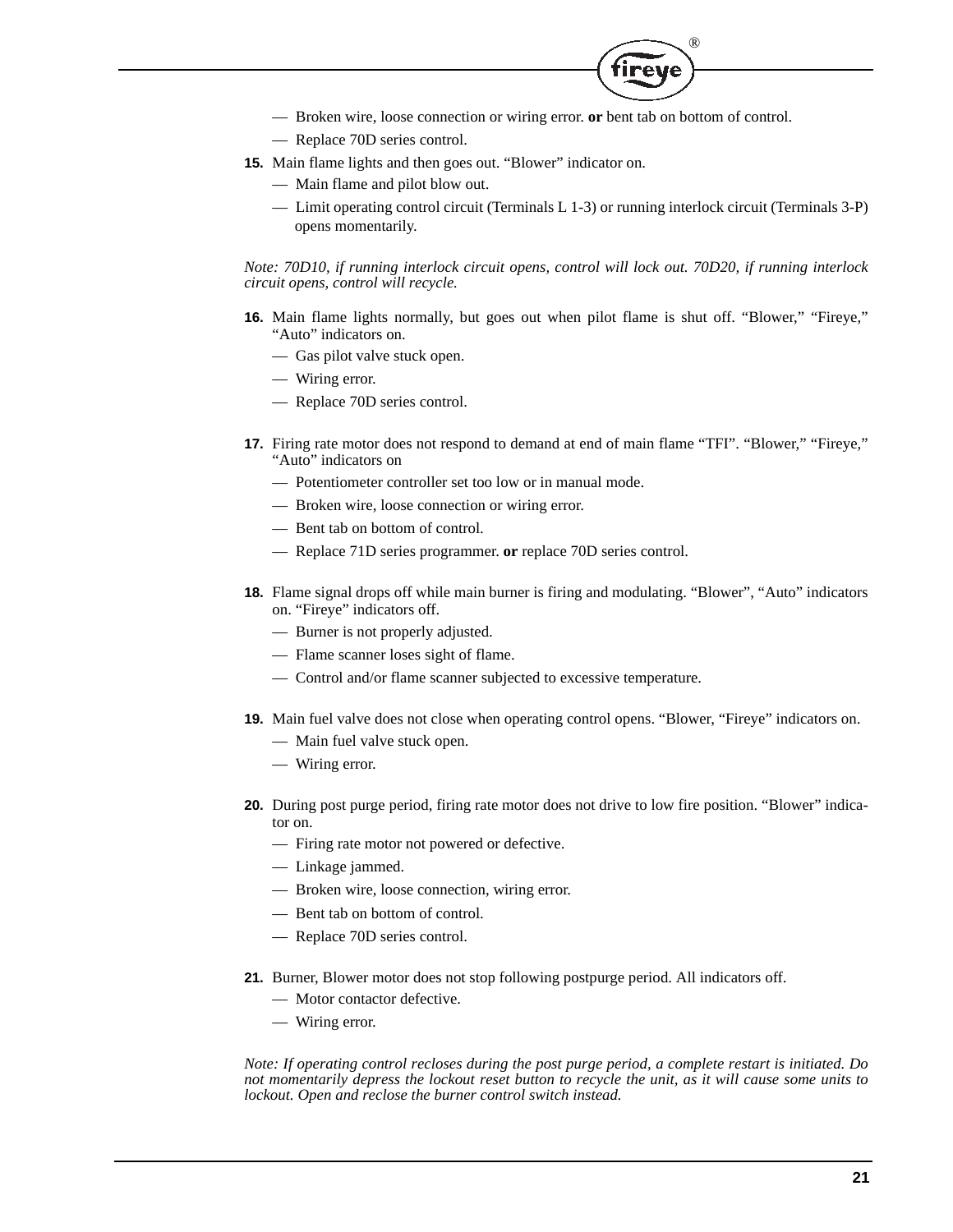### **MAINTENANCE**

#### **Type 48PT2 IR and Type UV1, UV2, UV8A and 45UV5-1009 UV Scanners**

The viewing area of the scanner must be kept clean. Even a small amount of contamination will reduce the flame signal reaching the detector by a measurable amount. Wipe the viewing area routinely using a soft cloth dampened with concentrated detergent. Type **48PT2** Scanners include a replaceable #4-263-1 Firetron cell. Type **45UV5-1009** Scanners include a replaceable #4-314-1 UV tube. **Type 69ND1 Flame Rod:** The flame rod and its insulator should be kept clean by washing routinely with soap and water. Rods should be routinely replaced as they oxidize.

T<sub>M</sub>

**Flame Signal Strength.** Routine observation of the flame signal strength on a DC test meter plugged into the test jack of the Amplifier will forewarn of any deterioration in the capability of the flame detector or its application.

**Contacts**: There are no accessible contacts in the Fireye D10, D20 D Series Controls. Where contacts are used, their design assures long trouble-free life when the load circuits are maintained within the published load ratings. **Humidity:** In areas of high humidity, the control chassis should be removed and placed in a dry atmosphere when the system is expected to be out of service for an extended period. **Periodic Safety Check:** It is recommended that a procedure be established to test, at least once a month, the complete flame safeguard system. This test should verify the proper operation of all limit switches and safety interlocks as well as flame failure protection and fuel safety shutoff valve tightness. **Rotation:** It is recommended that control and scanner units purchased as spares be installed periodically.

#### **Suggested Specs. for Burner Manage Control for Automatically Ignited Oil or Gas or Combination Fuel Burners**

- **1.** Each burner shall be equipped with an electronic programming flame safeguard control that is approved by UL, FM, CSA.
- **2.** The programming sequence shall be completely controlled by solid state timing logic. The programmer shall be a plug- in module.
- **3.** The control shall provide for the direct connection of limit and operating controls, Fuel valve interlock, damper position interlocks, running interlocks such as air flow, fuel pressure and temperature, and Burner Motor, Ignition, Main fuel valves, Firing rate motor and lockout alarm.
- **4.** Operational test facilities shall be provided for measuring flame signal strength and line and load voltages.
- **5.** The control shall be a Plug-in design.
- **6.** Plug-in solid state flame amplifiers shall be provided for Rectification, Infra-red ("AUTOCHECK"), Ultraviolet or Ultraviolet repetitive self-check flame detection (select one).
- **7.** The Burner Management Controls shall be Fireye Series D10-20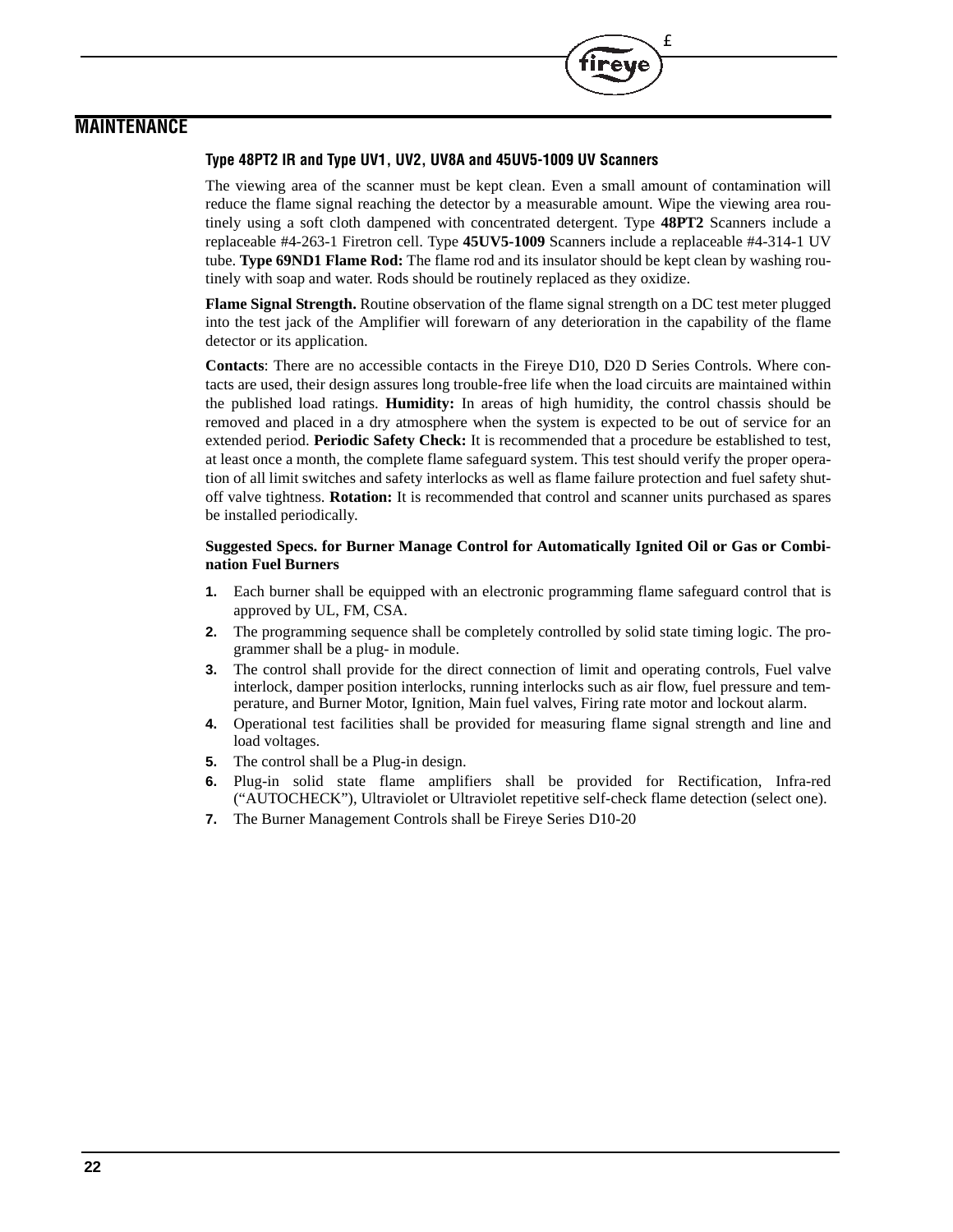

®

fireye